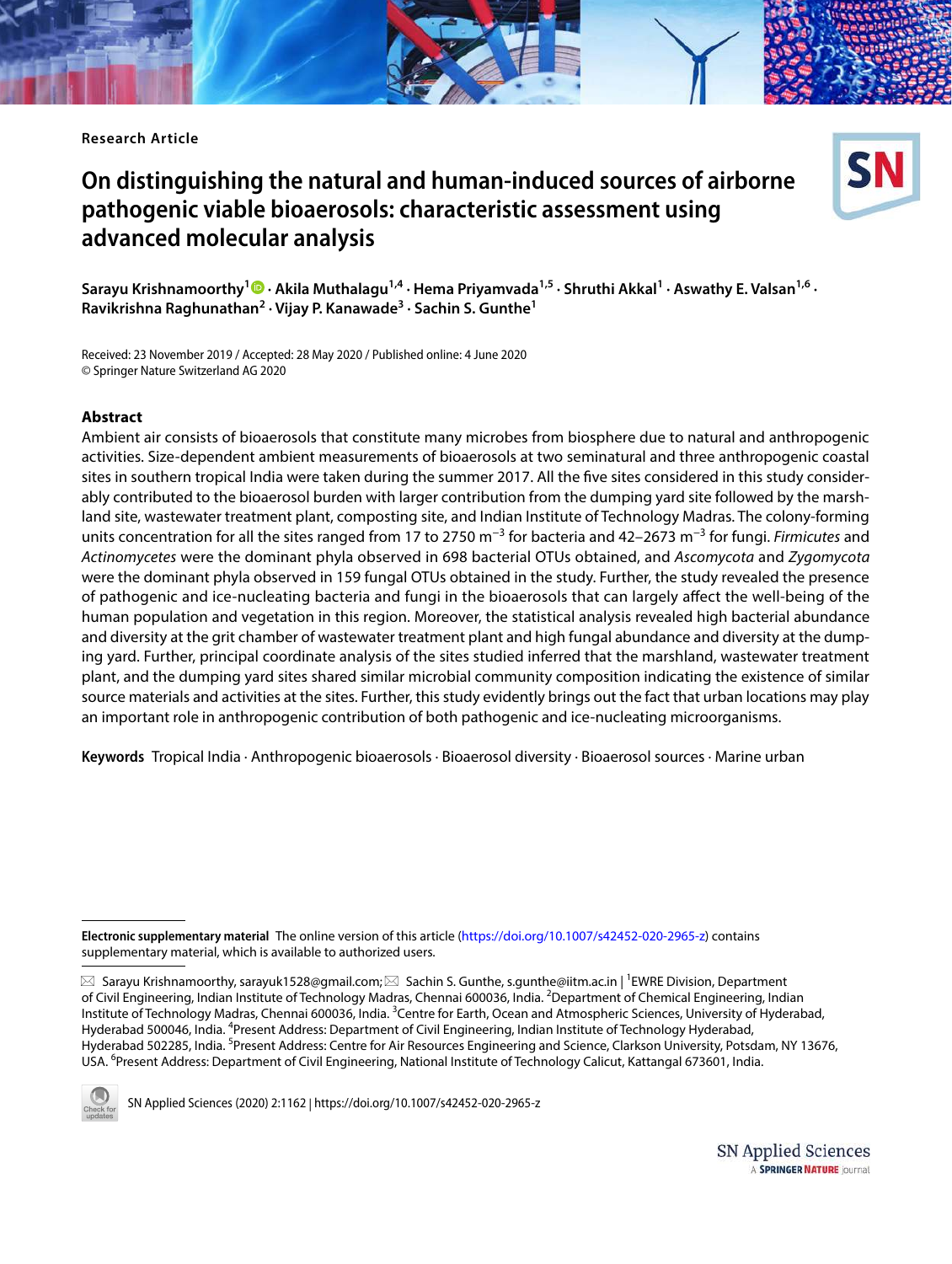# **1 Introduction**

Bioaerosols are generally defined as the solid airborne particles of biological origin suspended in the gaseous medium and are ubiquitous in the Earth's atmosphere with an aerodynamic diameter of up to 100  $\mu$ m [[10,](#page-13-0) [17](#page-13-1), [79,](#page-15-0) [90\]](#page-15-1). They can either be naturally released from the biosphere to the atmosphere or are released as a result of anthropogenic (human induced) activities [\[64\]](#page-15-2). They are widely known for their ability to cause infection and bio-precipitation [\[58\]](#page-14-0). These bioaerosols, depending up on their size and the surrounding environment, can contribute up to 25–50% of the total  $PM_{10}$  (particulate matter with aerodynamic diameter  $\leq$  10) mass burden [\[26](#page-13-2), [43,](#page-14-1) [69](#page-15-3), [94\]](#page-15-4) and are known to have the potential effects on visibility, climate, and can negatively impact the ecosystem health [\[83](#page-15-5)]. Further, it is important to note that the PM<sub>10</sub> which is of non-biological origin as a pollutant has a stringent standard in terms of "threshold limit" of mass, which is considered harmful for human being. On the contrary, human exposure to bioaerosol and resulting negative health impacts are independent of mass burden of bioaerosols. This means that the health implications associated with airborne bioaerosols are uniform over polluted and non-polluted regions.

Studies on natural and anthropogenic bioaerosols have shown that they carry microorganisms (bacteria and fungi) that cause respiratory diseases and significant opportunistic pathogens that affect the organs like eyes, skin, and urinary tract [\[4,](#page-13-3) [7](#page-13-4), [26](#page-13-2), [41](#page-14-2), [51](#page-14-3), [93](#page-15-6)]. Further, many researchers worldwide have documented the presence of various microbial toxins in the bioaerosols that cause lethal diseases to human and animals [[13](#page-13-5), [44](#page-14-4), [86](#page-15-7)]. Similarly, inhalation of anthropogenic bioaerosols with improved allergenic properties can cause more severe respiratory diseases and ingestion of food contaminated by these aerosols leads to lethal enteric diseases compared to the naturally liberated bioaerosols [[26](#page-13-2), [37,](#page-14-5) [42](#page-14-6), [59\]](#page-14-7). Hence, it is important to properly characterize the bioaerosols and to improve our understanding on their role in the impairment of climate and health.

However, while the rural areas are mostly dominated by the bioaerosols of the natural origin, the bioaerosols released due to intense anthropogenic activities can dominate urban region. The potential sites responsible for emission of anthropogenic bioaerosols in urban region may include biological wastewater treatment, composting, reuse of solid waste, landfills, industrial activities [[19,](#page-13-6) [45\]](#page-14-8), and transport of solid/biological waste. Among these, the wastewater treatment plant and composting sites are considered as potential sources of pathogenic and non-pathogenic bioaerosols [[24](#page-13-7), [63](#page-15-8)].

SN Applied Sciences A SPRINGER NATURE journal Even though the viability of the bioaerosols depends on the humidity, temperature, radiation, osmosis, other environmental factors, and the physical properties of bioaerosols, the studies investigating their type and diversity are very limited. Further, these limited studies focusing on investigating the characteristic properties of atmospheric bioaerosols are dominantly focused on bioaerosols of natural origin and advanced analysis of bioaerosols emitted from anthropogenic activities in an urban cluster is even more less understood. Thus, it is imperative, under the constantly urbanizing environment in southern Asia, to carry out a thorough study about identifying the type and diversity of the bioaerosols released from the natural and anthropogenic activities. The major objective of the present study focuses on the size-dependent qualitative and quantitative characterization of marine urban ambient air bioaerosols from five locations, which could be a potential source of atmospheric bioaerosols in the marine urban southern tropical Indian city, Chennai.

# **2 Materials and methods**

To assess and characterize the marine urban bioaerosols, atmospheric air samples were collected from five sites in Chennai city (latitude: 13.08° N, longitude: 80.27° E, altitude: 13 m above mean sea level) located at southeastern part of India which is constantly engaged with a spectrum of anthropogenic activities. Sampling sites comprised of two seminatural and three major anthropogenic sites (Fig. [1\)](#page-2-0) with varying activities. Seminatural sites are the sites with very minimal anthropogenic influence compared to anthropogenic sites chosen in the study, for example, Indian Institute of Technology Madras is a densely vegetated region with more natural activities and very minimal human activities. Sites were categorized as follows (NS—seminatural site and AS anthropogenic site): NS1 from Indian Institute of Technology Madras (12.9912° N and 80.2363° E), a densely vegetated region with minimal anthropogenic activity, NS2 a marshland site (12° 56′ 15.72′ N and 80° 12′ 55.08′ E) with sparse vegetation and relatively high human activity, AS1 (a–c) from central part of Chennai (which includes grit chamber (a), surface aerator (b), and diffused aerator (c) of wastewater treatment plant located at 13.03° N and 80.19° E), AS2 from northern Chennai (composting site located at 13.21° N and 80.26° E), and AS3 from southern Chennai (waste dumping yard located at 12.96° N and 80.24° E).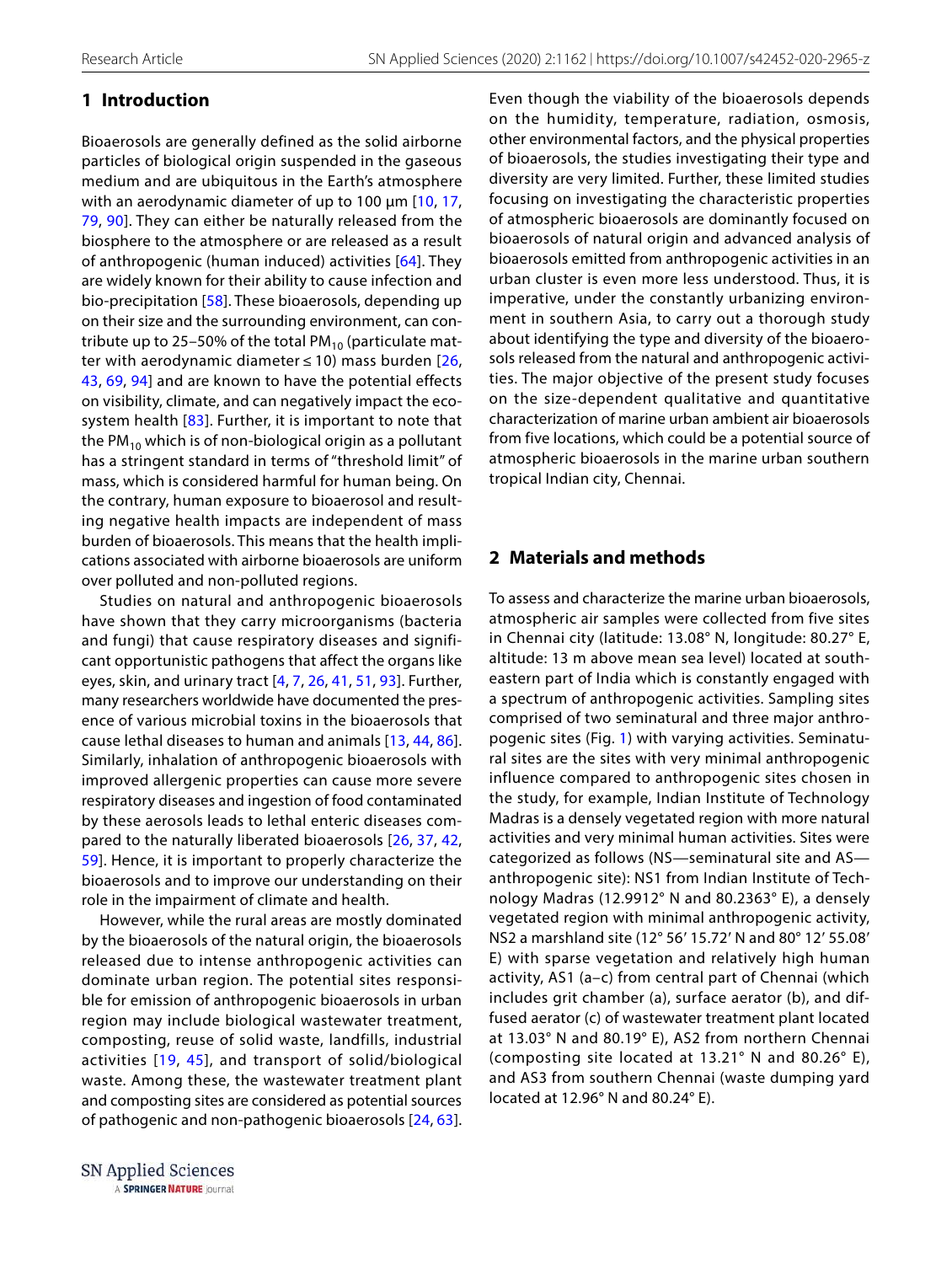

<span id="page-2-0"></span>**Fig. 1** Seminatural (NS) and anthropogenic (AS) sampling sites studied in the southern tropical marine urban city—Chennai: NS1—seminatural habitat [Indian Institute of Technology Madras (IITM)], NS2—human influenced marshland, AS1—wastewater treatment plant located at central Chennai, AS2—composting site located at northern Chennai, and AS3—dumping yard located at southern Chennai (the scale shown in the figure maps the Chennai region)

## **2.1 Collection of ambient air samples**

Viable bacterial and fungal bioaerosols were collected in triplicates with an Andersen six stage impactor at a flow rate of 28.3 L min<sup>-1</sup> for 2 ± 1 min [[54,](#page-14-9) [60\]](#page-14-10) using trypticase soya (TS) agar plates and potato dextrose (PD) agar plates, respectively. Post-sampling, the bacterial plates were incubated at 37 °C for overnight to 1 day and the fungal plates were incubated at 28 °C for 2–3 consecutive days. Further, the colony-forming units (CFU) m<sup>-3</sup> were enumerated and colonies were picked for further DNA analysis. Two-stage SEM sampler was operated in tandem at a flow rate of 5 L min−1 for 30 min (with 0.2- and 5-µm pore-sized filter papers) to investigate the morphological details of the bioaerosols using Quanta FEG 200 SEM imaging equipped with EDX/EDS as described by Valsan et al. [\[83\]](#page-15-5).

## **2.2 Collection of source samples**

To obtain the closure and contribution details of the source materials (the materials pertinent to the anthropogenic activities observed in the site for, e.g., wastewater from wastewater treatment plant (WTP)) to anthropogenic bioaerosols in the study regions, wastewater, compost, and debris were collected from the respective sites. The samples were transported to the laboratory in sterile vials, serially diluted, and plated (10–10 dilution) on TS and PD agar following the robust sampling–transport–storage protocol. Bacterial plates were incubated at 37 °C for 24–48 h, and fungal plates were allowed to grow at 28 °C for 4–7 days. Then, the colonies were enumerated and picked for further DNA analysis (Table [1\)](#page-3-0).

## **2.3 DNA analysis and molecular identification of the viable microorganisms**

Chromosomal DNA of the colonies picked from the plates was isolated using the commercially available bacterial genomic DNA isolation kit, Helini, India and quick-DNA™ Fungal/Bacterial Microprep kit, Zymo Research, USA. Amplified using PCR with reaction mix (50 µl): 3 µl DNA, 25 µl Red dye master mix (Ampliqon, Denmark), 0.5 mM primers, 0.2 mM dNTPs, and water. Reaction conditions (Surecycler 8800, Agilent) were as follows: 3 min at 95 °C, 30 × (1 min at 95 °C, 1 min at 57 °C (bacteria)/54 °C (fungi), and 1 min at 72 °C), and 3 min at 72 °C using the bacterial 16S rDNA primers (27f GAGTTGATCACTGGCTCAG and 1429r ACGGCTTACCTTGTTACGACTT) and fungal ITS primers (ITS-5f GGAAGTAAAAGTCGTAACAAGG and ITS-4r TCCTCCGCTTATTGATATGC). Then, the amplicons were sequenced using Sanger sequencing method by employing ABI3730xl96 capillary systems (Applied Biosystems), Eurofins, Bangalore, India.

The raw sequences were demultiplexed and trimmed to remove the primer, tag, and short sequences using Chromas software version 2.6. Trimmed sequences were analyzed using online tool NCBI-BLAST (https://blast.ncbi.nlm. nih.gov/blast.cgi) and MOTHUR software version 1.39.5 [[73](#page-15-9), [74](#page-15-10)]. The operational taxonomic units (OTUs) were clustered with a 97% similarity (0.03) cutoff, and the chimeric sequences were removed using the UCHIME. Each OTU obtained represented the different genera of microbes present in each corresponding sample. The nucleotide sequences obtained in the study were submitted to NCBI-BankIt (https://www.ncbi.nlm.nih.gov/) and are available at GeneBank (Table S1).

# **2.4 Statistical analysis**

Alpha diversity was visualized based on the observed OTUs. Five variables related to the diversity and abundance for each of the five-different taxonomic assemblage studied were calculated. Species richness and % abundance were calculated from the OTUs obtained for each site. Shannon's diversity index (H) was calculated using the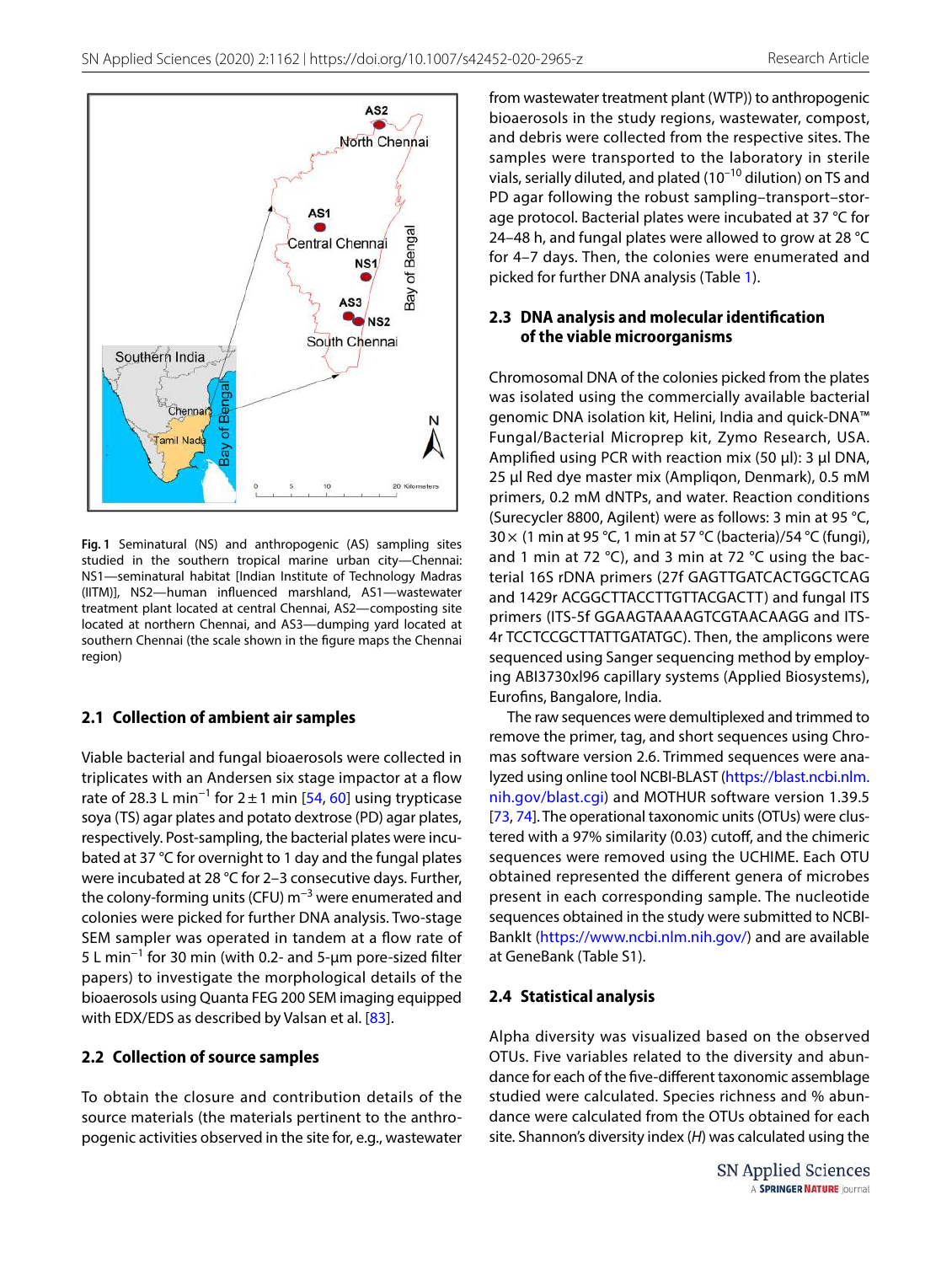|                   |                                           |          | Table 1 Description of meteorological parameters, source CFU concentration, and diversity indices of the bioaerosols and source samples collected from study region |                                                          |              |     |      |                              |                  |                             |               |                        |                              |                  |                           |
|-------------------|-------------------------------------------|----------|---------------------------------------------------------------------------------------------------------------------------------------------------------------------|----------------------------------------------------------|--------------|-----|------|------------------------------|------------------|-----------------------------|---------------|------------------------|------------------------------|------------------|---------------------------|
| Sampling<br>sites | perature $(%)$<br>$(^{\circ}C)$<br>$Tem-$ | Humidity | Precipita-<br>tion                                                                                                                                                  | Source CFU con-<br>centration (log <sub>10</sub><br>CFU) |              |     |      | Bacterial alpha diversity    |                  |                             |               | Fungal alpha diversity |                              |                  |                           |
|                   |                                           |          |                                                                                                                                                                     | Bacteria                                                 | Fungi        |     |      | OTUs Chao 1 Shannon<br>index | Simpson<br>index | Shannon's<br>evenness,<br>뚠 |               |                        | OTUs Chao 1 Shannon<br>index | Simpson<br>index | evenness, Eh<br>Shannon's |
| <b>NST</b>        | 30.2                                      | 29       | E                                                                                                                                                                   | 9.51/g                                                   | 9.68/g       | 67  | 156  | 144                          | 0.31             | 0.34                        | 29            | 761                    | 1.51                         | 0.33             | 0.45                      |
| NS <sub>2</sub>   | 36.9                                      | 48.9     | $\widetilde{\Xi}$                                                                                                                                                   | 9.91/ml                                                  | 9.98/ml      | 137 | 1080 | 1.95                         | 0.24             | 0.40                        | 23            | 448                    | 23                           | 0.15             | 0.73                      |
| AS1a              | 33.6                                      | 66       | sampling<br>before<br>30 min                                                                                                                                        | 9.83/ml                                                  | 10.12/ml 85  |     | 242  | 1.76                         | 0.78             | 0.4                         | 25            | 199                    | 2.6                          | 0.88             | 0.81                      |
| <b>AS1b</b>       |                                           | 30.2     | $\frac{\alpha}{\beta}$                                                                                                                                              | 9.73/m                                                   | 10.03/ml 127 |     | 399  | 1.34                         | 0.63             | 0.28                        | Ō             | 93                     | 147                          | 0.67             | 0.67                      |
| <b>AS1c</b>       | 44.5<br>44.5                              | 30.2     | $\frac{\alpha}{\beta}$                                                                                                                                              | 9.52/m                                                   | 9.80/ml      | 37  | 8    | 1.53                         | 0.74             | 0.42                        | $\frac{6}{2}$ | <b>129</b>             | $\frac{6}{1}$                | 0.65             | 0.58                      |
| AS2               | $\overline{34}$                           | 60.5     | $\frac{\alpha}{\alpha}$                                                                                                                                             | 9.62/g                                                   | 10/g         |     |      |                              |                  |                             |               |                        |                              |                  |                           |
| AS3               | 35.3                                      | 44.6     | $\frac{\alpha}{\beta}$                                                                                                                                              | 10.03/g                                                  | 10.08/g      |     |      |                              |                  |                             |               |                        |                              |                  |                           |

equation  $H = -SUM[(pi) * In(pi)]$  where pi is the number of individual species, Shannon's evenness of equitability  $(E_h)$  was calculated using the equation  $E_h = H/_{H_{\text{max}}}$  where  $H_{\text{max}}$  is the maximum possible diversity, and Simpson's diversity index (1-D) was calculated using the  $1 - \sum n/N^2$ where  $n$  is the total number of species in the community and N is the number of different species in the community.

Beta diversity was analyzed using principal coordinate analysis (PCoA) with the Brays–Curtis distance using the skbio.stats.ordination module of Python, which contains several ordination methods, including PCoA [[15,](#page-13-8) [50\]](#page-14-11). The Brays–Curtis distance was used as it is invariant to changes in units, unaffected by additions and removal of samples, and PCoA recognizes differences in total abundances when relative abundances are similar.

The type and diversity reported here for various sites are the representative of very peculiar scenario corresponding to the very nature of the site under specific condition and season. Therefore, the type, diversity, and concentration observed should not be generalized over a larger spatiotemporal scale. For the further improved understanding of the mechanism, long-term sampling in the close vicinity of these potential sources is highly recommended.

# **3 Results**

NR no rain

#### **3.1 CFU‑based size‑dependent concentration of the bacterial and fungal bioaerosols**

Figure [2](#page-4-0) explains the CFU distribution of the bacterial and fungal bioaerosols collected from the five sites. Bacterial CFU distributions were observed in all size ranges starting from 0.6 to 7  $\mu$ m and > 7  $\mu$ m, whereas the fungal CFUs were observed in the size range starting from 1 to 7  $\mu$ m and > 7  $\mu$ m. In Fig. [2,](#page-4-0) the seminatural site NS1 has shown a CFU concentration of 17 ± 2 to 443 ± 3 m<sup>-3</sup> of air for bacterial and  $87 \pm 6$  to  $722 \pm 36$  m<sup>-3</sup> of air for fungal bioaerosols, and CFU concentration of NS2 has varied from 1179 ± 773 to 2375 ± 1025 m−3 for bacteria and 470 ± 295 to 1048 ± 127  $m^{-3}$  for fungi, which is indicative of the predominance of fungal bioaerosols at NS1 and bacterial bioaerosols at NS2. Among the anthropogenic sites studied, AS1a exhibited a CFU concentration ranging from 119 ± 52 to 810 ± 254 m<sup>-3</sup> for bacteria and 137 ± 129 to 1113 ± 104 m−3 for fungi. AS1b (surface aerator) has shown a CFU concentration of 125 ± 47 to 1702 ± 385 m<sup>-3</sup> for bacteria and  $42 \pm 27$  to  $446 \pm 275$  m<sup>-3</sup> for fungi, and AS1c (diffused aerator) has shown a CFU concentration of  $30 \pm 37$ to 292 ± 255 m<sup>-3</sup> for bacteria and 48 ± 45 to 446 ± 253 m<sup>-3</sup> for fungi. Further, AS2 has shown a CFU concentration

<span id="page-3-0"></span>SN Applied Sciences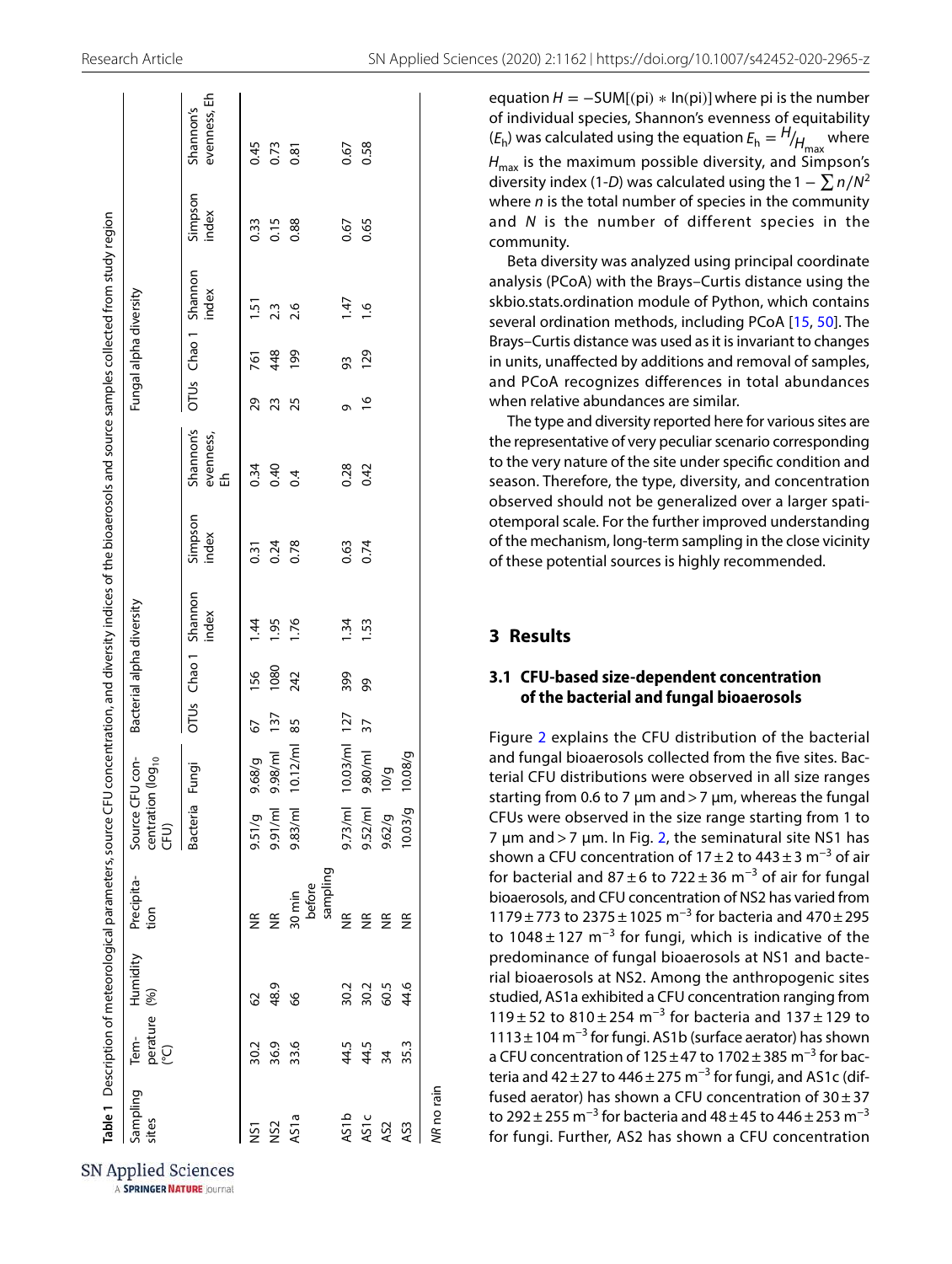

<span id="page-4-0"></span>**Fig. 2** Size-dependent CFU concentration and distribution of the bacterial and fungal bioaerosols: NS1—Indian Institute of Technology Madras (IITM); NS2—human influenced marshland site;

AS1a—grit chamber, b—surface aerator, and c—diffused aerator of wastewater treatment plant; AS2—composting site; AS3—waste dumping yard

of 315 ± 134 to 1581 ± 1756 m<sup>-3</sup> for bacteria and 77 ± 89 to  $2673 \pm 2510$  m<sup>-3</sup> for fungi and site AS3 has shown the presence of a very high CFU concentration ranging from 988 ± 660 to 2750 ± 412  $\text{m}^{-3}$  for bacteria and 560 ± 248 to 1054  $\pm$  473 m<sup>-3</sup> for fungi demonstrating its potential role in the emissions of anthropogenic bioaerosols in the study region.

Regardless of the geographical location of the site and prevailing meteorological conditions (Table [1](#page-3-0)), bacterial bioaerosols (Fig. [2](#page-4-0)) have shown a high variability in distribution throughout the study period indicating the influence exhibited by the source materials. Whereas, the fungal bioaerosols (Fig. [2](#page-4-0)) have shown a demarcated high CFU concentrations in the size range of 2–5 µm at all the sites investigated with an interesting observation of noticeable CFU concentration at size range of 1–2 µm for fungal spores. Furthermore, Fig. [2](#page-4-0) infers that the site AS3 has significantly contributed to the emissions of high concentration and diverse composition of bacterial bioaerosols, and sites NS2, AS2, and AS3 have played an imperative role in the emissions of fungal bioaerosols.

The CFU concentrations of source samples (Table [1](#page-3-0)) have shown that the site AS1a has acted as a potential source for anthropogenic atmospheric fungal bioaerosols and AS3 for the bacterial bioaerosols.

Accordingly, Fig. S1, comprising of the morphological details (SEM images) of the bioaerosols, corroborates the fact that the observed fungal spores were dominated in the size range of 3–5 µm with the presence of fungal spores beyond this characteristic size range. Further, the presence of fungal spores and bacterial cells of varying size observed during the SEM analyses was in consistent with the size-dependent CFU observations. The fungal spores of varying shapes including, spherical and undulated, conidiophore, ruptured sporangiophore, and branched hyphal segments were observed during SEM analysis. Similarly, rods in single, rods in aggregation, and rods in association to dust particles and debris for bacterial bioaerosols were observed, implying the diverse nature of the microbes and their segments present in the bioaerosols.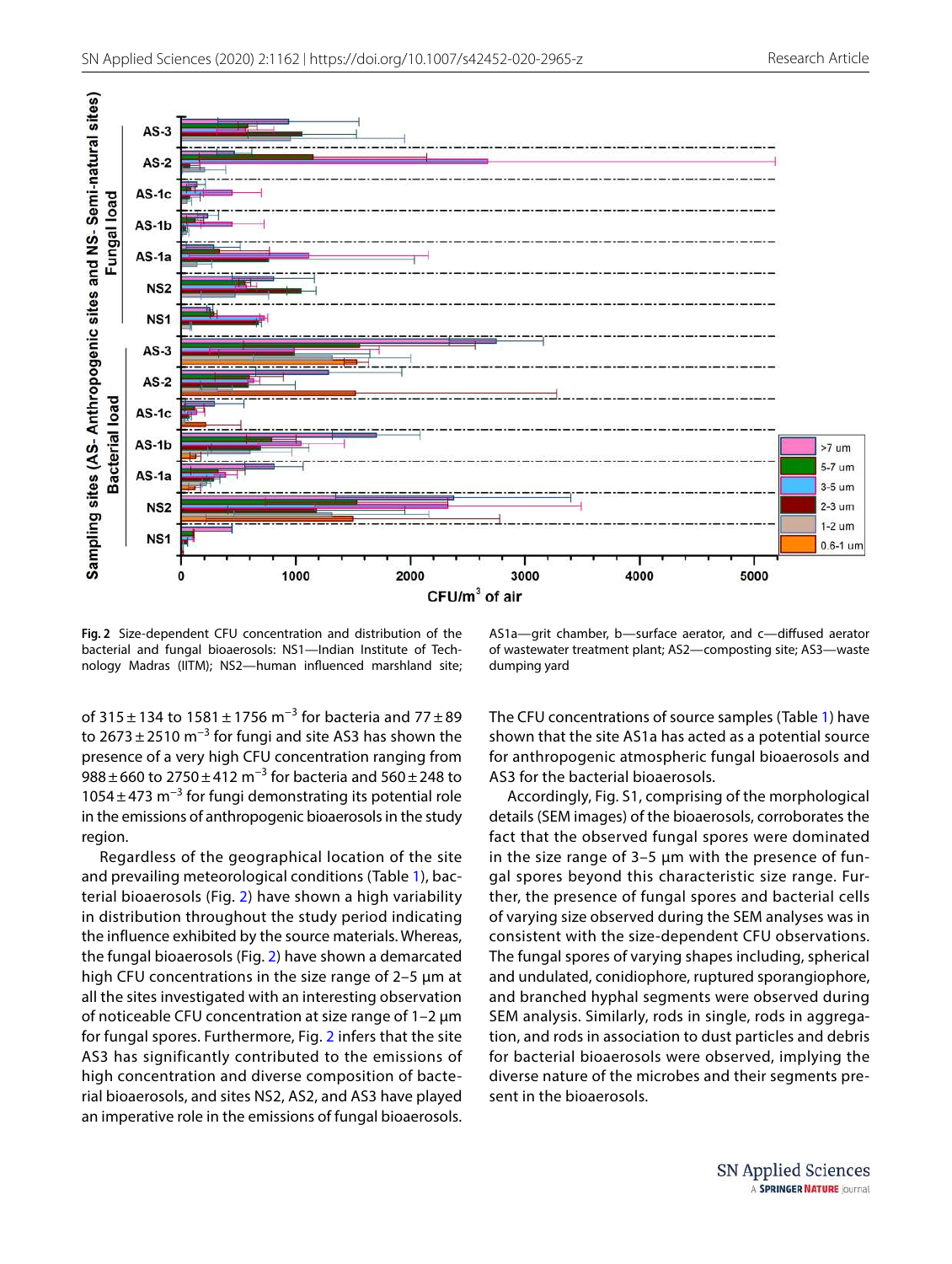# **3.2 Microbial composition at phylum and family level of the sites with dissimilar activities**

Figure [3a](#page-5-0)–c explains the family and the phyla composition of bacterial and fungal bioaerosols from the locations using the results obtained from OTU analysis. Collectively, about 3208 viable bacterial bioaerosols were obtained contributing 698 OTUs, which comprised of major phyla Actinomycetales, Firmicutes, Alpha-proteobacteria, Beta-proteobacteria, Gamma-proteobacteria, Bacteroidetes, Chloroflexi, and Spirochetes (Fig. [3a](#page-5-0)). Further, seminatural locations have exhibited the dominance of Firmicutes (83% at NS1 and 82% at NS2) followed by the dominance of Actinomycetales (14%) at NS1 and Gamma-proteobacteria (9%) at NS2. It is also important to note that while at NS2 unidentified bacterial families contributed ~ 11% this contribution was found to be very high  $($   $\sim$  38%) at NS1. Similarly, Firmicutes have contributed to almost 78%, followed



<span id="page-5-0"></span>**Fig. 3** Taxonomic community composition of bioaerosols and source materials based on the OTUs: **a** bacterial bioaerosols community composition; **b** fungal bioaerosols community composition; **c** bacterial and fungal community composition of the source samples (concentration in CFU/ml for liquid source samples and CFU/mg for solid source samples)

SN Applied Sciences A SPRINGER NATURE journal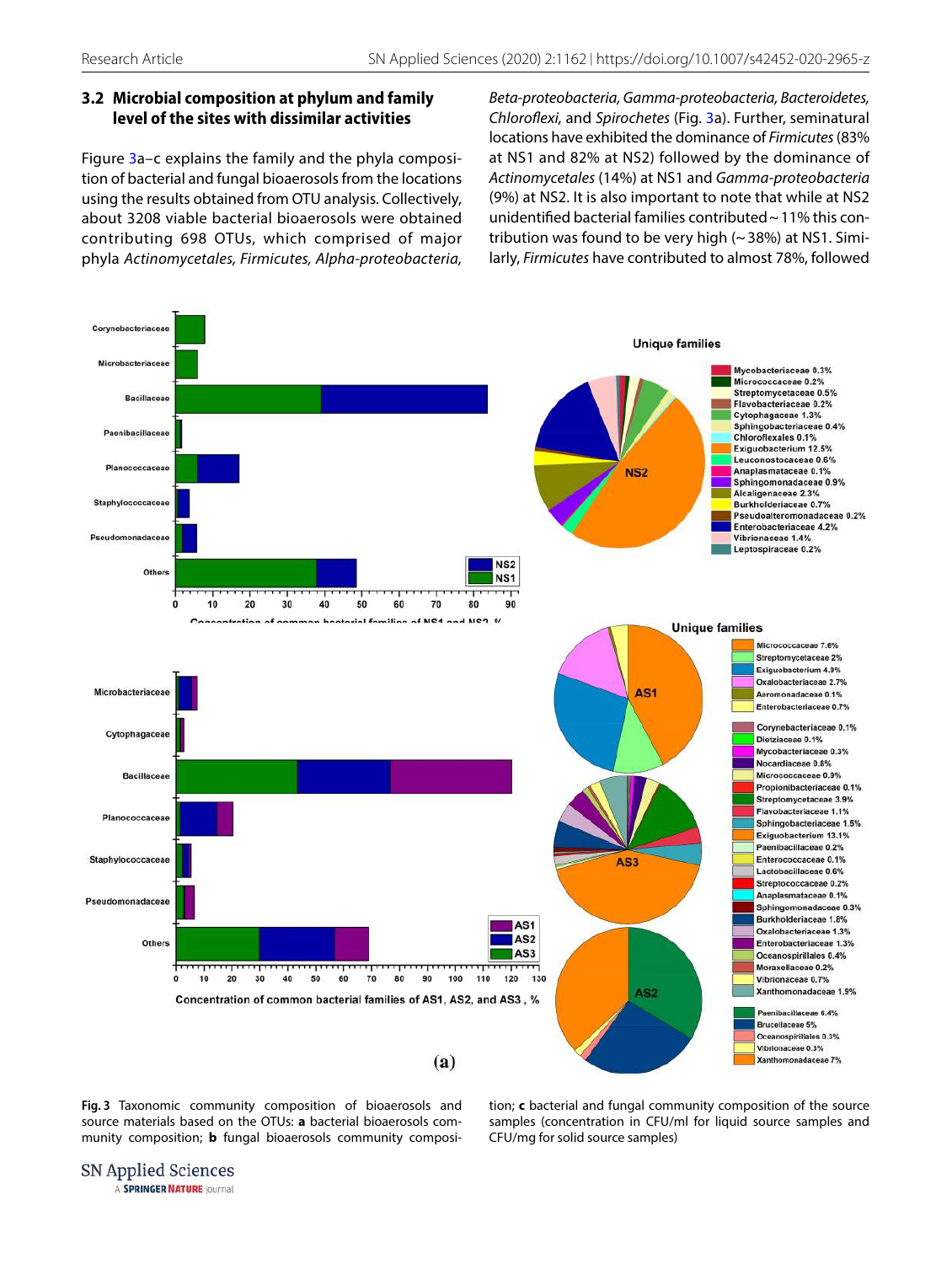

**Fig. 3** (continued)

by Actinomycetales ~ 12%, and then followed by other phyla with the presence of major families like Bacillaceae, Planococcaceae, Staphylococcaceae, Pseudomonadaceae, Exiguobacterium, Oxalobacteraceae, Enterobacteriaceae, Micrococcaceae, Streptococcaceae, and Cytophagaceae at AS1. AS2 exhibited the dominance of Firmicutes contributing to about ~ 73%, Gamma-proteobacteria ~ 8%, Actinomycetales, and Alpha-proteobacteria contributing to 5% each, comprising the major families Bacillaceae, Paenibacillaceae, Planococcaceae, Staphylococcaceae, Brucellaceae,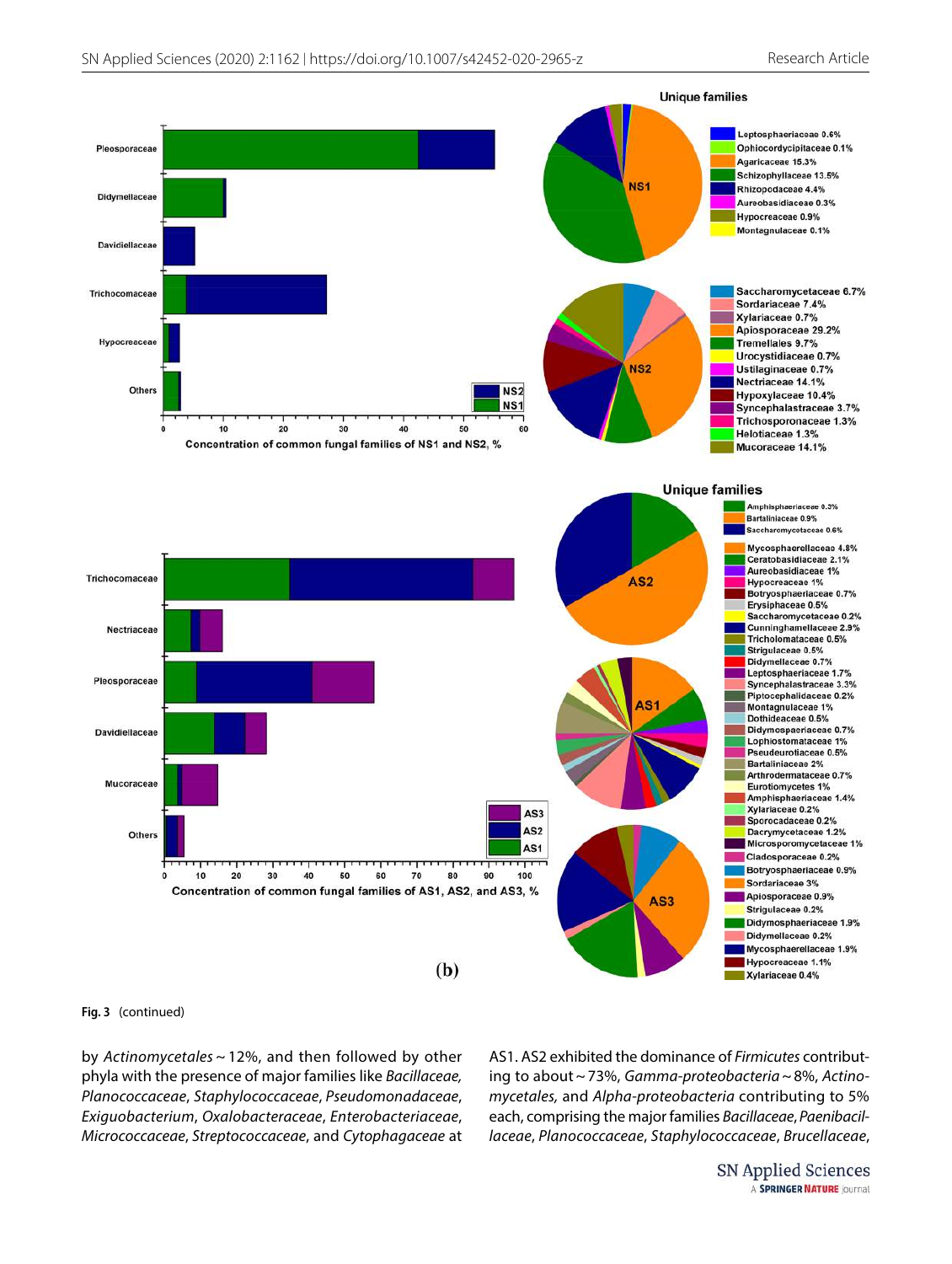

 $\left( \mathbf{c} \right)$ 

**Fig. 3** (continued)

Pseudomonadaceae, Vibrionaceae, Xanthomonadaceae, and Microbacteriaceae. AS3 has shown the presence of Firmicutes (~ 75%), Actinomycetales (9%), Gamma-proteobacteria ( $\sim$  8%), and Bacteroidetes ( $\sim$  4%) comprising the major bacterial families Bacillaceae, Exiguobacterium, Paenibacillaceae, Planococcaceae, Staphylococcaceae, Burkholderiaceae, Xanthomonadaceae, Pseudomonadaceae, Vibrionaceae, Streptomycetaceae, Microbacteriaceae, Mycobacteriaceae, and Corynebacteriaceae (Fig. [3a](#page-5-0)). Further, it was also interesting to note that the site AS3 has exhibited a highest bacterial diversity compared to the other sites.

Analogously, Fig. [3](#page-5-0)b indicates the presence of 2411 fungal bioaerosols contributing to 159 OTUs comprising the phyla Ascomycota, Basidiomycota, Mucoromycota, Zygomycota, and Zoopagomycota. Seminatural site NS2 has shown the presence of high fungal diversity with combined (NS1 and 2) dominant families, which includes Pleosporaceae, Didymellaceae, Trichocomaceae, Agaricaceae, Mucoraceae, Davidiellaceae, Leptosphaeriaceae, Ophiocordycipitaceae, Schizophyllaceae, Rhizopodaceae, Aureobasidiaceae, Hypocreaceae, Montagnulaceae, Saccharomycetaceae, Sordariaceae, Xylariaceae, Apiosporaceae, Tremellales, Urocystidiaceae, Ustilaginaceae, Hypocreaceae, Nectriaceae, Hypoxylaceae, Syncephalastraceae, Trichosporonaceae, Helotiaceae, Helvellaceae, Acarosporaceae, Botryosphaeriaceae, etc. Interestingly, Ascomycota was found to be the dominant phyla at both the locations indicating their abundant contribution in atmospheric bioaerosols, confirming their ubiquitous presence. Whereas for the diversity in family, Pleosporaceae (~ 42%) was found to be dominant at NS1 and Trichocomaceae (~ 23%) was found to be the dominant family at NS2. AS1 has shown the predominance of Ascomycota (~ 83%), Zygomycota (~ 9%), and Basidiomycota ( $\sim$  4%) comprising the diverse fungal families Pleosporaceae, Trichocomaceae, Mucoraceae, Cunninghamellaceae, Nectriaceae, Didymellaceae, Leptosphaeriaceae, Syncephalastraceae, Montagnulaceae, Bartaliniaceae, Amphisphaeriaceae, Davidellaceae, and Ceratobasidiaceae. AS2 has shown the highest dominance of Ascomycota (~ 93%) comprising the major families Trichocomaceae, Nectriaceae, Pleosporaceae, Davidiellaceae, Bartiliniaceae, Saccharomycetaceae, and Mucoraceae. AS3 has exhibited the predominance of Ascomycota (~ 79%) and Zygomycota ( $\sim$  14%) comprising the major families Trichocomaceae, Davidellaceae, Nectriaceae, Botryosphaeriaceae, Pleosporaceae, Sordariaceae, Mucoraceae, Apiosporaceae, Didymosphaeriaceae, and Mycosphaerellaceae. Moreover, Fig. [3](#page-5-0)b shows the presence of highest fungal diversity at site AS1 indicating the potential contribution of the site to the fungal bioaerosols.

Furthermore, it is inferred from Fig. [3a](#page-5-0), b that each site has demonstrated its own community composition specific to the site, type of source material, and the characteristic meteorological conditions. Further, source material characterization (Fig. [3c](#page-5-0)) shows that the source played an imperative role in disseminating the specific microbes to the atmospheric air, which contributed to the bioaerosols concentration in each site (Tables [1,](#page-3-0) S1, and S2). The source has apparently contributed to about 52.6% of the total families observed in airborne bacterial bioaerosols at NS1, whereas 30.9% of the total families contributed to the airborne bacterial bioaerosols at NS2 (Fig. [3c](#page-5-0)). Similarly, the contribution was 58.3% at AS1, 25% at AS2, and 42.9% at AS3 for the bacteria.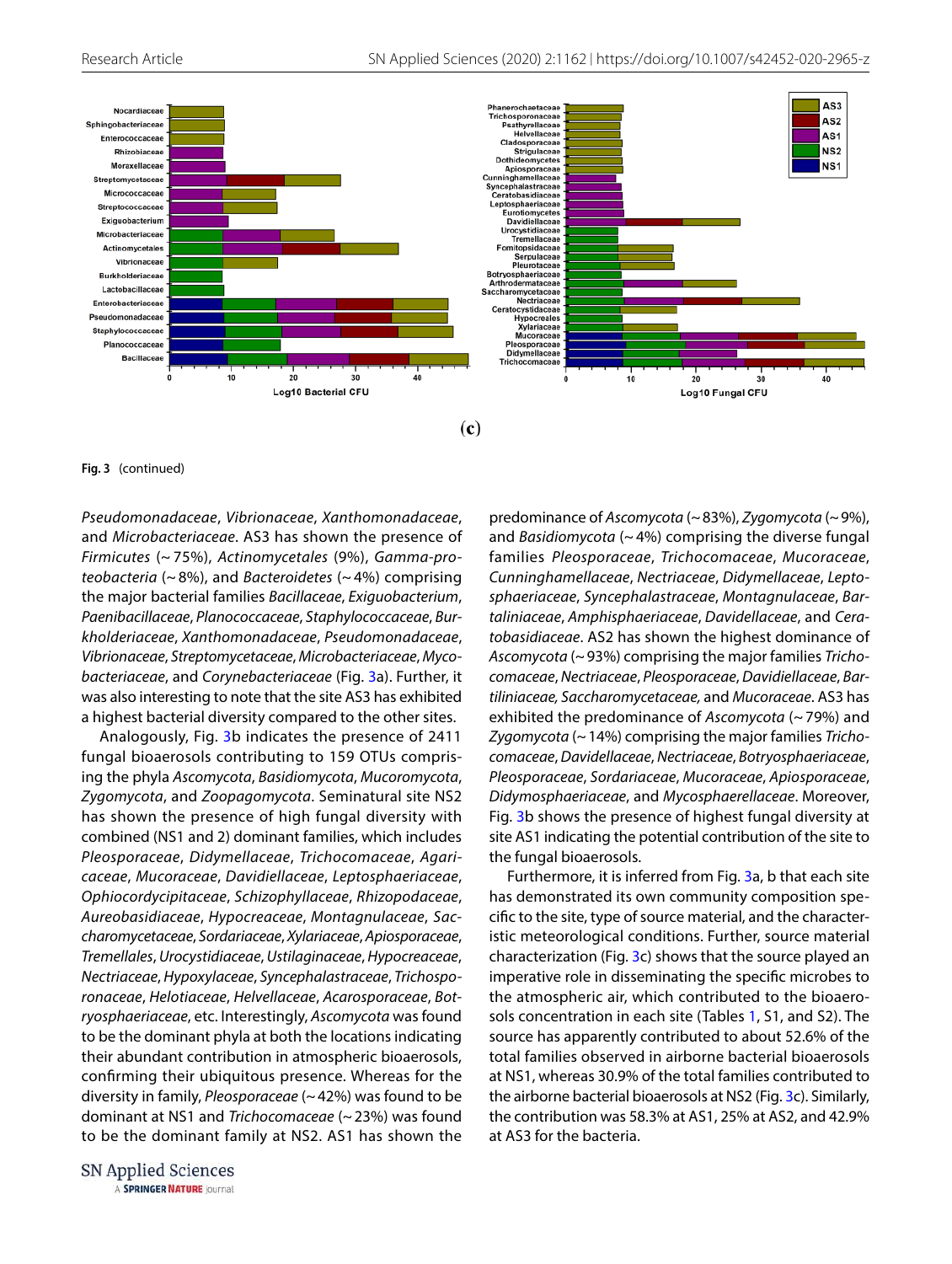Fungal diversity of source sample has contributed to 33.9% of total fungal families observed in the fungal bioaerosols at NS1, whereas it was 33.5% for NS2, 30.8% for AS1, 27.8% for AS2, and 23.1% for AS3, respectively (Fig. [3c](#page-5-0)). The predominant bacterial and fungal families that were obtained from the source samples include Corynebacteriaceae, Bacillaceae, Planococcaceae, Staphylococcaceae, Pseudomonadaceae, Paenibacillaceae, Micrococcaceae, Microbacteriaceae, Exiguobacterium, Xanthomonadaceae and Pleosporaceae, Didymellaceae, Trichocomaceae, Agaricaceae, Mucoraceae, Davidiellaceae, respectively, indicating the activities and the nature of source materials pertinent to the site.

Hence, the study clearly infers that the waste dumping yard has played a significant role in contributing the highest burden of atmospheric anthropogenic bioaerosols in the study region with the presence of a spectrum of diverse microbial population. Further, it was secondly dominated by the seminatural marshland site, thirdly by the wastewater treatment plant, then by the composting and the Indian Institute of Technology Madras (IITM) sites with a comparatively less diverse microbial population and bioaerosols concentration.

In concurrence with the findings obtained from OTU analysis, NCBI-BLAST analysis (Table S2) has also shown the presence of bacterial and fungal species that could potentially act as human/plant pathogens, opportunistic pathogens including ice-nucleating organisms, insect and animal pathogens, and some edible mushrooms. Furthermore, Table S2 infers that the investigated sources had a potential role in contributing the pathogenic bioaerosols over such an urban setup.

## **3.3 Composition of the potentially pathogenic microbes**

Based on the CFU concentrations, as shown in Fig. [2](#page-4-0) and OTU analysis, it was evident that the bioaerosols were comprised of potential human pathogens that could affect the whole respiratory tract in case of bacterial and majorly tracheobronchial region for fungal bioaerosols (Figs. S2 and S3). The deposition of these pathogens in various regions of the respiratory tract is strongly dependent on the size of the particles. Figure S2 shows that the site AS3 has exhibited highly diverse bacterial community composition followed by NS2 compared to the other sites. Similarly, Fig. S3 shows the presence of high fungal diversity at AS1a, NS2, and AS3.

Further, Fig. S2 infers that Bacillaceae was the predominant bacterial family observed in all size ranges of all the sites studied showing the abundant contribution of the family to the airborne bacterial bioaerosols burden. Besides, NS1 has also shown the dominance of the

bacterial families like Corynebacteriaceae, Paenibacillaceae, and the unidentified families. NS2 has shown the presence of some environmental and enteric bacterial families like Exiguobacterium, Cytophagaceae, Pseudomonadaceae, Enterobacteriaceae, and Vibrionaceae. AS1a has shown the dominance of the family Micrococcaceae and AS1b has shown the presence of Micrococcaceae and unidentified families. AS1c has shown the predominance of Micrococcaceae and Staphylococcaceae. AS2 has exhibited the dominance of Enterococcaceae, Planococcaceae, Pseudomonadaceae, and Brucellaceae. AS3 with the highest bacterial diversity has shown the presence of Exiguobacterium, Planococcaceae, Pseudomonadaceae, and Vibrionaceae showing the presence of some enteric bacterial species along with the pathogenic species.

Figure S3, which details the fungal diversity, explicitly shows the overall predominance of Pleosporaceae over all the size ranges for the sites studied. Further, followed by the presence of sac fungi, white rot fungi, and edible/gilled mushrooms of families like Schizophyllaceae, Psathyrellaceae, Agaricaceae at NS1. NS2 has shown the dominance of human pathogens along with the environmental strains that include Tremellales, Cunninghamellaceae, Aureobasidiaceae, Trichocomaceae, Nectriaceae, Mucoraceae, Leptosphaeriaceae, Hypocreaceae, and Montagnulaceae. Similarly, AS1a has shown the presence of Mycosphaerellaceae and Mucoraceae, AS1b has shown the dominance of Trichocomaceae and Arthrodermataceae and AS1c has shown the presence of Trichocomaceae, Amphisphaeriaceae, Bartaliniaceae, Nectriaceae, and Microsporomycetaceae. Furthermore, AS2 has shown the dominance of Trichocomaceae, Nectriaceae, Amphisphaeriaceae, and Davidiellaceae. AS3 has shown the dominance of Mucoraceae, Trichocomaceae, Sordariaceae, Botryosphaeriaceae, Didymosphaeriaceae, Hypocreaceae, Mycosphaerellaceae, Xylariaceae, Psathyrellaceae, Saccharomycetaceae, and Nectriaceae. The presence of these families over all the size ranges of the study region clearly indicates the existence of human pathogenic fungi, environmental yeast like fungi, and common plant fungi.

Further, it is evident from Fig. S2 that the bacterial bioaerosols from sites NS1, NS2, AS1a, and AS1b have shown the highest diversity and dominance over all the size ranges posing major risk to the whole respiratory system. Further, AS1c has exhibited a highest diversity at 3–7 µm and > 7 µm possibly targeting the tracheobronchial and airway region. AS2 was found to pose a risk to the alveolar and tracheobronchial region with highest diversity at 0.6–5 µm and AS3, targeting the whole respiratory tract, exhibited a very high diversity and concentration of bacterial bioaerosols over all the size ranges.

Likewise, Fig. S3 infers that the sites NS1 and AS1a have exhibited a highest fungal biodiversity in the size range of 2–7  $\mu$ m and > 7  $\mu$ m possibly risking the tracheobronchial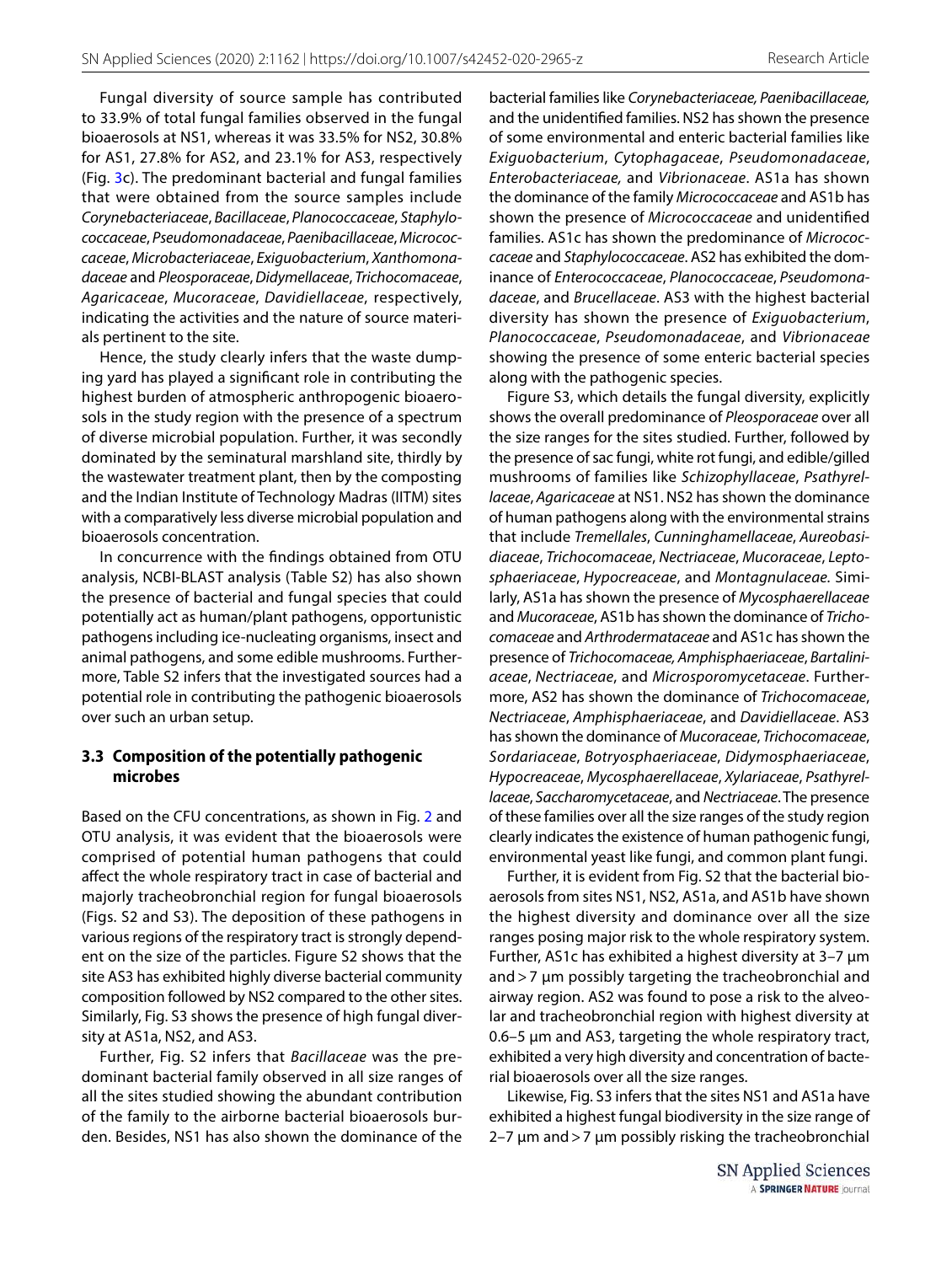and airway region; AS1b and AS1c posing possible risk to the airway and tracheobronchial region (3-7  $\mu$ m and > 7 µm) and AS2 possibly affecting the alveolar and tracheobronchial region. AS3 and NS2 being the site with maximum fungal diversity have posed a possible risk to the whole respiratory tract.

### **3.4 Dynamics of microbial diversity of the sites with dissimilar activities**

Alpha diversity and microbial community distribution over the study region were quantified based on the Chaos1 (Richness), Shannon's diversity index (H), the Gini–Simpson's diversity index (1-D), and Shannon's evenness of equitability index  $(E_h)$  (Table [1\)](#page-3-0). Apparently, in accordance with the results observed with CFU concentrations and OTUs, AS3 was found to exhibit highest bacterial diversity and AS1a was found to exhibit highest fungal diversity. Further, Shannon index (H) infers that the bacterial communities have exhibited highest abundance of  $H = 2.29$  for the site AS3 and the least being NS1 with H value of 1.44. Furthermore, Site NS2 has exhibited an abundance H of 1.95, AS1a with 1.76, AS1b with 1.34, AS1c with 1.53, and AS2 with 1.78. Similarly, Gini–Simpson's bacterial diversity index (1-D) shows that the bacterial bioaerosols of site NS2 exhibited a least similarity of 0.24 among the bacterial communities of the site compared to the other sites, which has shown a Gini–Simpson's index of 0.31 for NS1, 0.78 for AS1a, 0.63 for AS1b, 0.74 for AS1c, 0.78 for AS2, and 0.77 for AS3. Accordingly, the Shannon's evenness  $(E_{\mathsf{h}})$  explicitly shows that AS1c and AS3 have shown an evenness of 0.42 explaining the even distribution of the bacterial species in the sites compared to the other sites of the study region.

Likewise, Shannon index (H) for fungal diversity has clearly inferred that the site AS1a has exhibited the highest abundance  $(H = 2.6)$  for the fungal bioaerosols compared to the other sites with a H value of 1.51 for NS1, 2.3 for NS2, 1.47 for AS1b, 1.6 for AS1c, 1.26 for AS2, and 2.29 for AS3. Gini–Simpson's indices infer that the fungal bioaerosols have exhibited a diverse complex community compared to the bacterial community. Moreover, Gini–Simpson's fungal diversity index (1-D) has inferred the presence of more diverse fungal population at NS2 with a least similarity value of 0.15 compared to the highest similarity observed at AS1a with 0.88. Further, Shannon's evenness  $(E_h)$  shows that the site AS1a has exhibited an even distribution of the fungal population with an  $E_h$  value of 0.81 at this site compared to the other sites of the study region.

Figure [4](#page-9-0) explains the principal coordinate analysis (PCoA) of the bacterial (Fig. [4a](#page-9-0)) and fungal (Fig. [4b](#page-9-0)) communities obtained from the study region. PCoA was plotted based on the Bray–Curtis dissimilarity indices to further corroborate the above finding and differentiate the inter-community composition (beta diversity). Figure [4](#page-9-0) infers that the bacterial community of the sites NS2, AS1, and AS3 has moderately shared a similar community composition compared to NS1 and AS2, whereas in the case of fungal communities the sites NS2, AS1, AS2, and AS3 were observed to share similar community composition compared to the site AS3. Further, among the anthropogenic site, AS2 and AS3 were found to share more similar fungal community composition.

Overall inference of the microbial community diversity dynamics shows that the bacterial communities have exhibited an uneven distribution over all the sites studied explaining the anthropogenic influence over the bacterial bioaerosols dispersed from the sites. Further, Gini–Simpson's diversity index (1-D) and Shannon diversity index (H) have inferred that the site AS3 has exhibited highest bacterial diversity and AS1a was found to exhibit a highest



<span id="page-9-0"></span>**Fig. 4** PCoA plot based on the Bray–Curtis dissimilarity indices of the bioaerosols collected from the study region: **a** bacterial communities; **b** fungal communities

SN Applied Sciences A SPRINGER NATURE journal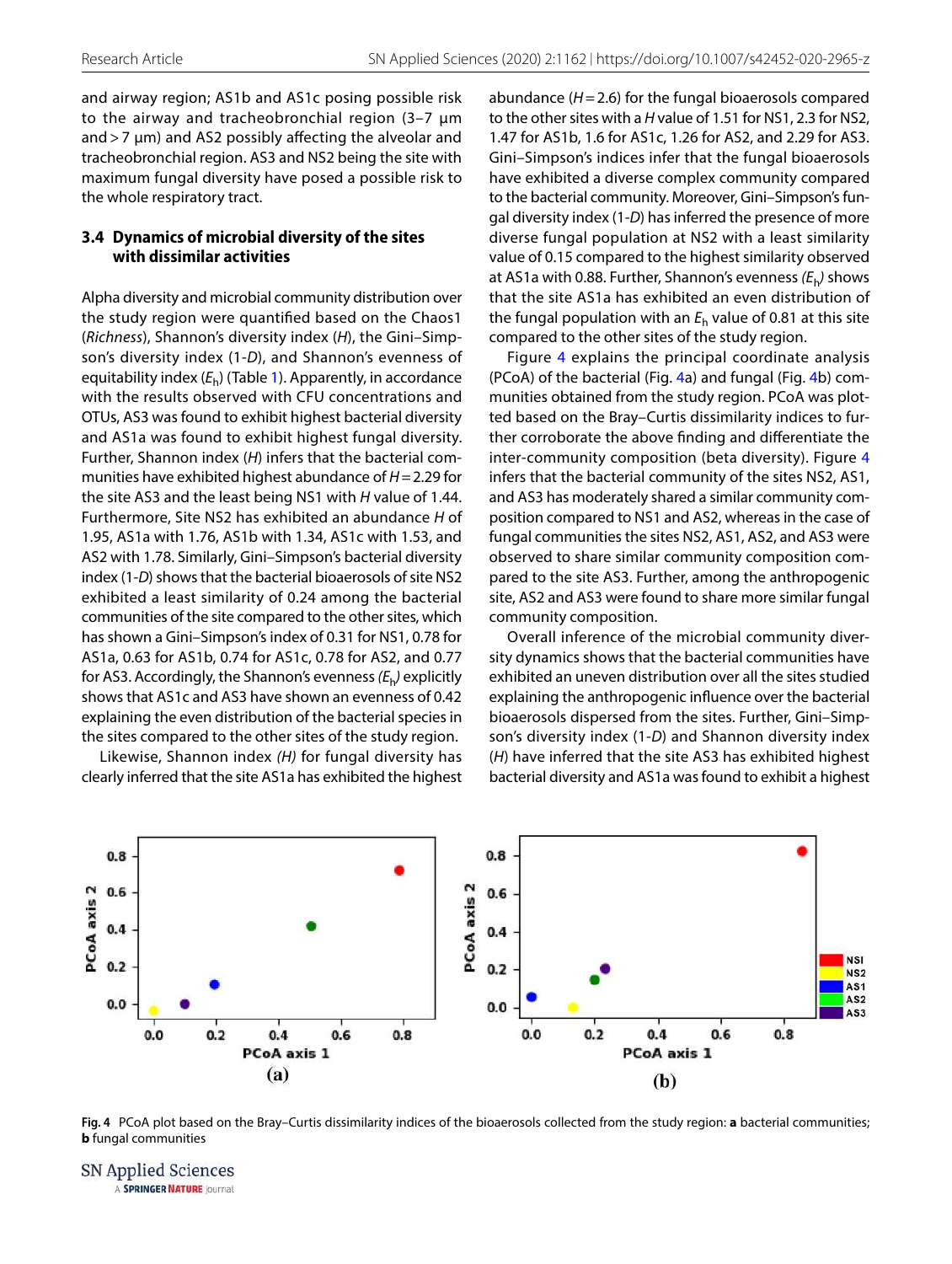fungal abundance and AS2 with highest fungal diversity. Moreover, beta diversity analysis based on PCoA clearly inferred that the site NS2, AS1, and AS3 were found to share similar bacterial and fungal community composition that overlapped with each other indicating the influence of the most similar activities compared to NS1 and AS2 with site-specific community composition.

# **4 Discussion**

Bioaerosols released play an important role in the spread of diseases to plants, humans, and animals (Fig. [5\)](#page-10-0). Such dispersal of the pathogenic bioaerosols in the atmosphere due to the relatively natural and anthropogenic activities mentioned in this study may have negative implications on the ecosystem health [\[17,](#page-13-1) [23,](#page-13-9) [26](#page-13-2), [27](#page-14-12), [90](#page-15-1)]. Much attention has been given by many researchers [[65](#page-15-11), [74](#page-15-10)] on investigating the abundance, diversity, and types of naturally released bioaerosols and studies investigating the potential source, type, and diversity of anthropogenic bioaerosols are limited especially in a marine urban setup.

Size-dependent estimation of the atmospheric bioaerosols in the study has shown the presence of bacterial bioaerosols that exhibited an extreme variation in CFU concentrations (Fig. [2\)](#page-4-0) similar to the reported observations of Hurtado et al. [\[41\]](#page-14-2) and Chen et al. [\[11](#page-13-10)].

Furthermore, it was found that the meteorological conditions, microbial morphology, and source community composition have played a significant role in influencing the bacterial bioaerosols as stated by Ganthaler and Mayr [[28\]](#page-14-13), Kembel et al. [[48\]](#page-14-14), Sache [[72\]](#page-15-12), and Tang [[78](#page-15-13)].

Concurrently, size-dependent measurements of fungal bioaerosols have shown the presence of high spore concentration at 2–5 µm similar to the observations of Valsan et al. [[82](#page-15-14)] over the southern Indian region and many other researchers across the globe like Hjelmroos-Koski et al. [[36](#page-14-15)], Huffman et al. [[40](#page-14-16)], Schumacher et al. [[75](#page-15-15)], and Healy et al. [[34\]](#page-14-17). Analogously, the peak observed at 1–2 µm for fungal bioaerosols (Fig. [2](#page-4-0)) would have been contributed by the liberation of immature and desiccated conidia released from some Aspergillus sp. (Table S2) due to the uncontrolled anthropogenic activities and human influence observed in the site [[87,](#page-15-16) [92](#page-15-17)]. Morphological observations (Fig. S1) of the bioaerosols collected on the filter papers have also shown the presence of tiny-large fungal spores [\[21,](#page-13-11) [31](#page-14-18), [32\]](#page-14-19) and bacterial rods complementing the results obtained in the sizedependent measurements of bioaerosols in the study region (Fig. [2\)](#page-4-0). Further, the size of the bio-particles (fungi and bacteria) was of 100 nm to about 5  $\mu$ m [[87\]](#page-15-16) with an elemental composition of 85–95% of carbon and 5–15% of oxygen (Fig. S4) augmenting the presence of organic materials in the collected aerosol particles,



<span id="page-10-0"></span>**Fig. 5** Role of anthropogenic bioaerosols in the spread of disease, cloud processing, and precipitation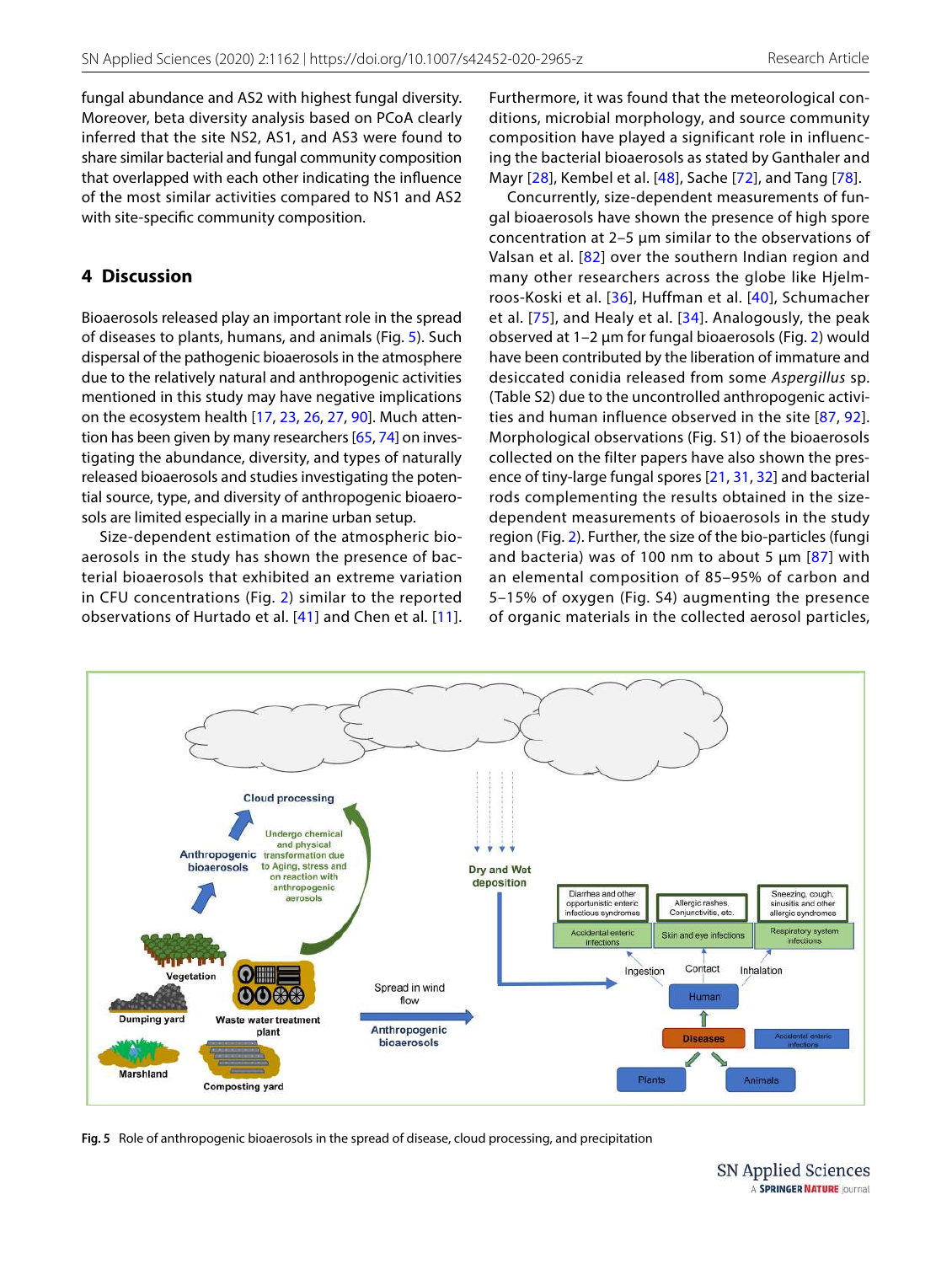corroborating the fact that the investigated particles are of biological origin [[14](#page-13-12), [83](#page-15-5), [84\]](#page-15-18).

Du et al. [\[19](#page-13-6)] and Cao et al. [\[8\]](#page-13-13) have stated that the studies on characterization of the bacterial and fungal bioaerosols in the atmospheric air play a vital role in understanding the atmospheric microbiota. Community taxonomic composition (Fig. [3](#page-5-0)a–c) of the sites studied deduced the presence of the phyla Actinomycetales, Firmicutes, Alphaproteobacteria, Beta-proteobacteria, Gamma-proteobacteria, Bacteroidetes, Chloroflexi, Spirochetes, other undefined phyla for bacterial bioaerosols and Ascomycota, Basidiomycota, Mucormycota, Zygomycota, Zoopagomycota, other undefined phyla for the fungal bioaerosols with the characteristic site-specific concentration (Figs. S2 and S3). Similar observations were made by researchers like Wery [[89\]](#page-15-19), Albrecht et al. [[2\]](#page-13-14), Le Goff et al. [[53](#page-14-20)], Karra and Katsivela [\[46\]](#page-14-21), and Dehghani et al. [\[16\]](#page-13-15) for composting and wastewater treatment plant. Overall study inferred that the Firmicutes were the predominant phyla observed for bacterial bioaerosols [\[12](#page-13-16), [38](#page-14-22), [47](#page-14-23), [68](#page-15-20)] and Ascomycetes for fungi as stated by Priyamvada et al. [\[65\]](#page-15-11) in their study on occurrence of terrestrial macro-fungi in the tropical evergreen biome of southern India.

Anthropogenic bioaerosols of the study region demonstrated the presence of major families like Bacillaceae, Planococcaceae, Staphylococcaceae, Pseudomonadaceae, Exiguobacterium, Oxalobacteraceae, Enterobacteriaceae, Micrococcaceae, Streptococcaceae, Cytophagaceae, Paenibacillaceae, Planococcaceae, Brucellaceae, Vibrionaceae, Xanthomonadaceae, Microbacteriaceae, Burkholderiaceae, Streptomycetaceae, Mycobacteriaceae, Corynebacteriaceae for bacteria and Pleosporaceae, Trichocomaceae, Mucoraceae, Cunninghamellaceae, Nectriaceae, Didymellaceae, Leptosphaeriaceae, Syncephalastraceae, Montagnulaceae, Bartaliniaceae, Amphisphaeriaceae, Davidellaceae, Ceratobasidiaceae, Saccharomycetaceae, Botryosphaeriaceae, Sordariaceae, Apiosporaceae, Didymosphaeriaceae, Mycosphaerellaceae for fungi (Fig. [3](#page-5-0)a, b). Further, the bacterial and fungal bioaerosols have demonstrated the characteristic predominance of the pathogenic and environmental microbial families specific for each site (Fig. [3a](#page-5-0)–c) which are majorly influenced by various factors like the meteorological factors, activities observed, and the source characteristics of the site as discussed by researchers like Goudarzi et al. [[29](#page-14-24)], Niazi et al. [\[61\]](#page-14-25), Goudarzi et al. [[30\]](#page-14-26), Du et al. [[19](#page-13-6)], and Grisoli et al. [[33\]](#page-14-27). Furthermore, it is evi-dent from Fig. [3](#page-5-0)c, Tables [1](#page-3-0), S1, and S2 that the source has played an imperative role in contributing the microbes to the atmospheric air at the investigated site with anthropogenic activities as reported by researchers like Valsan et al. [\[82](#page-15-14), [83](#page-15-5)] and Hjelmroose-Koski et al. [\[36](#page-14-15)]. A significant contribution from the source material (Fig. [3](#page-5-0)c) of about 53% for bacterial and ~ 34% for fungal bioaerosols was

SN Applied Sciences A SPRINGER NATURE journal observed at NS1, about 30.9% for bacterial and 33.5% for fungal at NS2, 58.3% for bacterial, and 30.8% for fungal bioaerosols at AS1 has evidenced the role of source materials in contributing the bioaerosols to the atmospheric air. Furthermore, above results show that the source has contributed to almost half of the total bioaerosols concentration at the sites. Relatively, AS2 has exhibited a lower contribution rate from source materials of about 25% for bacteria and 27.8% for fungi, and AS3 with 42.9% and 23.1% for bacteria and fungi, respectively.

From the above observations, it is elucidated that the diverse nature of waste dumping yard (AS3) played a primary role in disseminating the anthropogenic microbes in the form of bioaerosols to the ambient atmosphere. This was followed by the marshland, wastewater treatment plant, composting site, and then the IITM site. Similarly, observations have been reported in many studies recognizing wastewater treatment plant as a potential source of bioaerosols that can cause human health implications [\[9,](#page-13-17) [24](#page-13-7), [33](#page-14-27), [63](#page-15-8)]. Moreover, it is also clearly evident from Fig. [3](#page-5-0)a–c and Table S2 that the source material present in the site has played a synergistic role in deciding the type and concentration of bioaerosols in the atmosphere. Further, anthropogenic activities in an urban setup can add up in the naturally pre-existing bioaerosols thus causing the elevated concentration, which could pose increased risk in acquiring respiratory system illness due to the sedimentation and deposition of these bioaerosols in the respiratory tract [[18](#page-13-18), [52,](#page-14-28) [85](#page-15-21), [87\]](#page-15-16).

Likewise, from Figs. [2](#page-4-0), S2, and S3, it is conspicuous that the sites NS1, NS2, and AS1 have demonstrated a maximum risk to the whole respiratory system, AS2 posing possible risk to the tracheobronchial and alveolar region, and the site AS3 possibly risking the whole respiratory system as reported by Hofmann [[37](#page-14-5)], Hussain et al. [[42\]](#page-14-6), and Nazaroff [[59](#page-14-7)]. Interestingly, in accordance to the results obtained based on the size distribution of the bioaerosols (Figs. [2](#page-4-0), S2, and S3), many literatures have evidenced the occurrence of hypersensitivity pneumonitis, reduction in lung function, severe asthma, organic dust toxic syndrome, airway inflammation, and respiratory disorders on prolonged human exposure to the fungal spores liberated from these sites [\[33](#page-14-27), [55,](#page-14-29) [70](#page-15-22)]. Further, many other researchers have stated that the exposure to the anthropogenic activities including waste treatment facilities has resulted in the diseases like respiratory issues, skin disorders, gastrointestinal disorder, fever, eye irritation, headaches, nausea, and fatigue [\[20](#page-13-19), [62,](#page-15-23) [81](#page-15-24)].

Furthermore, NCBI-BLAST analysis of the bioaerosols samples featured in Table S2 depicts the presence of plant pathogenic fungal species like Aspergillus, Alternaria, Cladosporium, Penicillium sp., etc. and infectious bacterial species like Bacillus, Pseudomonas, Staphylococcus,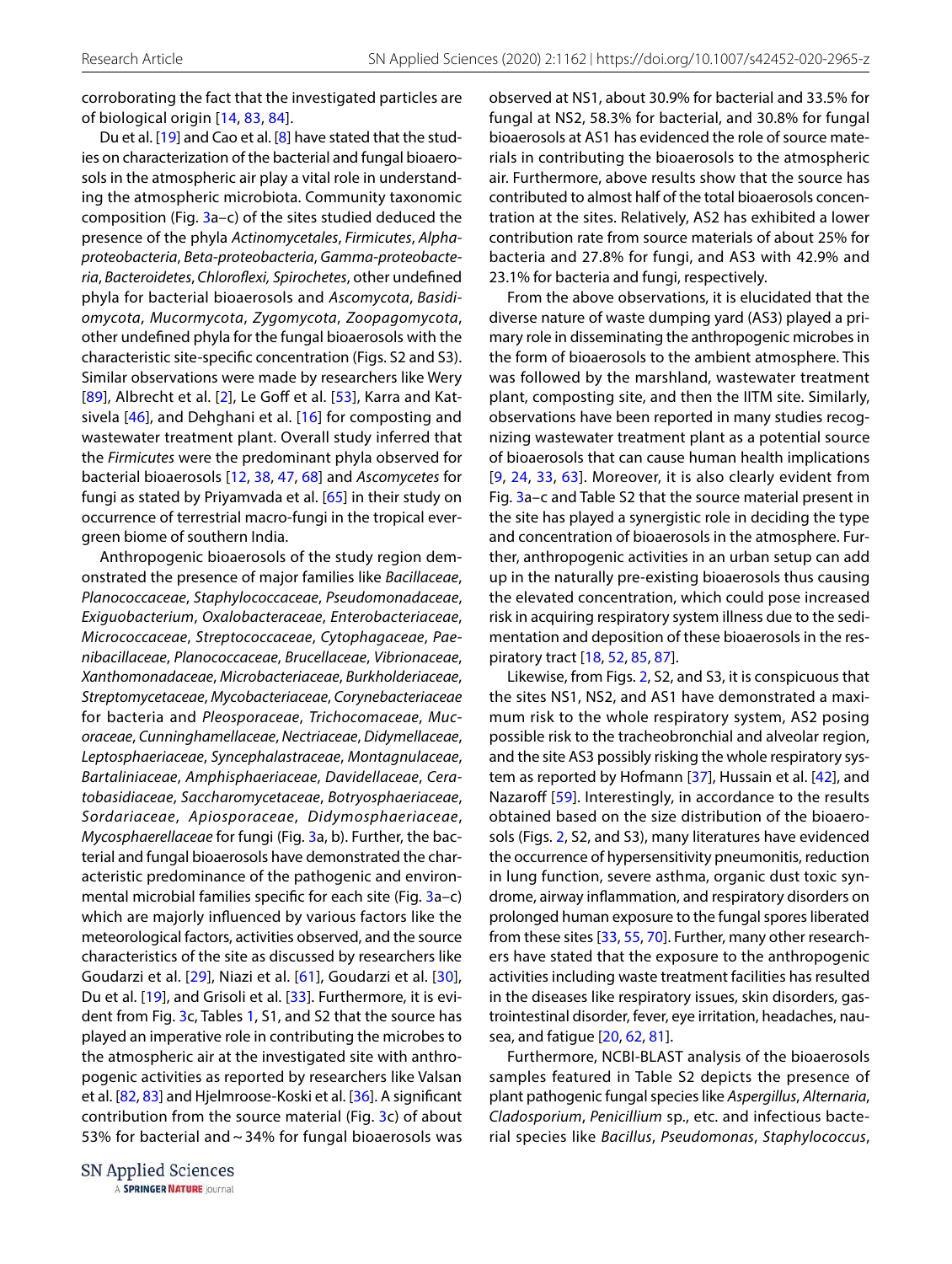Streptococcus, Streptomyces, Exiguobacterium, Klebsiella, Mycobacterium, Vibrio, Corynebacterium, Enterobacter, Enterococcus, etc. This clearly shows that the bioaerosols of the study region could pose a wide range of health effects like plant infections, animal infections, and human infections namely allergy, skin, eye, urinary, arthritis, osteomyelitis, peritonitis, endocarditis, pneumonia, cerebritis, and subcutaneous infections affecting the ecosystem health as evidenced from Rylander [\[71](#page-15-25)], Thorn and Kerekes [[80](#page-15-26)], Orsini et al. [\[63](#page-15-8)], Smit et al. [\[76\]](#page-15-27), Heinonen-Tanski et al. [\[35](#page-14-30)], Madsen et al. [\[55\]](#page-14-29), Korzeniewska [[49\]](#page-14-31), Fazlzadeh et al. [\[22](#page-13-20)], Huang et al. [\[39](#page-14-32)], Kallawicha et al. [[45\]](#page-14-8), Allermann et al. [\[3](#page-13-21)], Brown et al. [\[7\]](#page-13-4), Coccia et al. [[12](#page-13-16)], Frankel et al. [[25](#page-13-22)], Hospodsky et al. [\[38\]](#page-14-22), and Soto et al. [[77](#page-15-28)]. Especially, the presence of species like Bacillus anthracis (please refer Table S2 for the accession numbers of all the reported organism) is also demonstrated in the study, which are highly unlikely as such organisms can cause severe infectious syndrome to human and animal population residing near the study region as reported by other researchers like Langer et al. [[51](#page-14-3)], Adams et al. [[1\]](#page-13-23), Bhangar et al. [[5,](#page-13-24) [6\]](#page-13-25), Meadow et al. [[56](#page-14-33), [57\]](#page-14-34), Qian et al. [\[67,](#page-15-29) [68](#page-15-20)], and You [[91](#page-15-30)].

Further, Du et al. [[19\]](#page-13-6) in their study have explained clearly the necessity and importance of the study related to diversity of microbial community in the bioaerosols as the load varies with season, meteorological conditions, geographical locations, and dispersal/release mechanisms adopted by the microorganisms present in the source materials. Hence, the alpha diversity (Table [1\)](#page-3-0) analysis of the study region has revealed that the fungal communities exhibited highest diversity than the bacterial community which is in agreement with the findings made by Priyamvada et al. [[66](#page-15-31)] and Valsan et al. [\[82](#page-15-14)] for the natural sites. Moreover, Gini–Simpson's diversity index (1-D) and Shannon diversity index (H) have inferred that the site AS3 (dumping yard) has exhibited highest bacterial diversity and AS1a (grit chamber of wastewater treatment plant) exhibited a highest fungal abundance with highest diversity at NS2 (marshland site) and AS2 (composting site) as described by Wei et al. [\[88](#page-15-32)] for the abundance and community structure of the airborne microbiota in an urban setup.

The beta diversity analysis using PCoA (Fig. [4\)](#page-9-0) of the study region has shown that the bacterial community (Fig. [4](#page-9-0)a) has demonstrated different community compositions specific to the source materials, with NS2, AS1, and AS3 sharing some common species indicative of the presence of similar source materials in the site. Similarly, the fungal community composition at NS2, AS1, AS2, and AS3 was found to share similar species indicating the similar nature of source materials and the activity observed in these sites. Further, Fig. [4](#page-9-0)b infers the presence most similar fungal communities in AS2 and AS3, and overall presence of similar microbial community composition at NS2, AS1, and AS3 indicating the presence of similar source materials and activities in the sites.

#### **5 Conclusion**

The study provides comprehensive information about the size-dependent bacterial and fungal CFU concentrations at five different potential seminatural and anthropogenic bioaerosol sources of the marine urban southern tropical Indian city Chennai along with its community composition and diversity. The type and diversity reported here for various sites are the representative of very peculiar scenario corresponding to the very nature of the site under specific condition and season. Therefore, the type, diversity, and concentration observed should not be generalized over a larger spatiotemporal scale. For the further improved understanding of the mechanism, long-term sampling in the close vicinity of these potential sources is highly recommended. From the study, it is clearly evident that all the five sites located in the southern, central, and northern parts of the city have played an important role in the contribution of the pathogenic bioaerosols load to the ambient atmosphere of the study region. Further, the dumping yard located at the southern parts of the city has contributed considerably to the pathogenic bioaerosols which was further enhanced by the marshland site, and other sites. Studies on the size-dependent community composition revealed the presence of the different bacterial and the fungal phyla which pose a definite risk to respiratory diseases targeting the tracheobronchial, alveolar, and the air ways region. Further, studies on the microbiota of the study region inferred the presence of pathogens that can cause eye, skin, and enteric infections along with some plant, animal, and insect pathogens. Alpha and beta diversity indices conclude that the community of microbes present in each site has demonstrated a specificity to the source material and the activities pertinent to the site. Further, it has also inferred that the sites with similar activities and source materials have shared many species of both the bacterial and fungal communities.

However, the physical and chemical transformations of these bioaerosols along with the naturally occurring bioaerosols that take place due to their prolonged presence in the atmosphere are still poorly understood. Further studies, investigating the detailed source characteristics and properties of specific bacterial and/or fungal spores of the anthropogenic origin, are necessary to study their impact on ecosystem health and regional climate. Such information could be of great interest to climatologists and environmentalists to conserve the ecosystem and ecosystem health, and to better understand the role of bioaerosols on regional climate.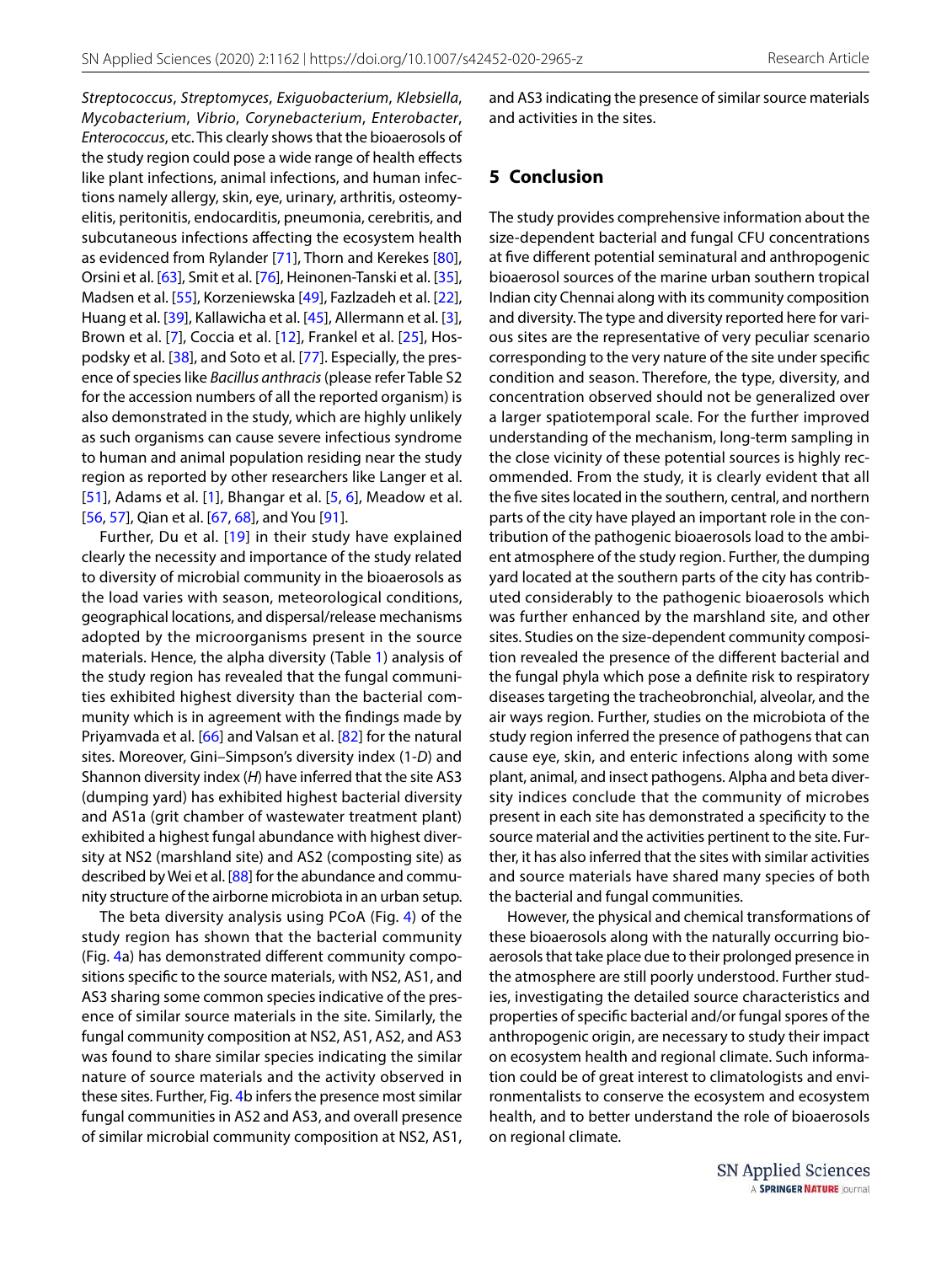**Acknowledgements** SK gratefully thanks Indian Institute of Technology Madras (IITM) for fellowship and Council of Scientific and Industrial Research (CSIR) for awarding the CSIR-Senior Research Associateship. Authors acknowledge the financial support from Max Planck Partner Group on Bioaerosol Research at IITM and are grateful to Sophisticated Analytical Instrument Facility (SAIF) at IITM for helping us in SEM and EDX analysis. Authors gratefully acknowledge the constant support and encouragement from Head, Civil Engineering Department and are very grateful to Prof. Ligy Philip, for continuous support and guidance throughout the work. Authors acknowledge Mr. Basudev Swain with special thanks for helping us in PCoA analysis and interpretations, Dr. Bakkiyalakshmi Palanisamy, and Prof. Balaji Narasimhan for helping us in developing the Chennai map. Authors are thankful to Mr. D. Kumaran, Mr. Abhishek, and Prof. S. Mohan for helping out in sampling. Authors would like to thank two anonymous reviewers for their valuable suggestions and inputs during the review process of this manuscript.

## **Compliance with ethical standards**

**Conflict of interest** The authors declare that they have no conflict of interest.

## **References**

- <span id="page-13-23"></span> 1. Adams RI, Bhangar S, Pasut W, Arens EA, Taylor JW, Lindow SE, Nazaroff WW, Bruns TD (2015) Chamber bioaerosol study: outdoor air and human occupants as sources of indoor airborne microbes. PLoS ONE 10:0128022. [https ://doi.org/10.1371/journ](https://doi.org/10.1371/journal.pone.0128022) al.pone.0128022
- <span id="page-13-14"></span> 2. Albrecht A, Witzenberger R, Bernzen U, Jackel U (2007) Detection of airborne microbes in a composting facility by cultivation based and cultivation independent methods. Ann Agric Environ Med 14:81–85
- <span id="page-13-21"></span> 3. Allermann L, Wilkins CK, Madsen AM (2006) Inflammatory potency of dust from the indoor environment and correlation to content of NAGase and fungi. Toxicol In Vitro 20:1522–1531. [https ://doi.org/10.1016/j.tiv.2006.06.004](https://doi.org/10.1016/j.tiv.2006.06.004)
- <span id="page-13-3"></span> 4. Arzt J, Juleff N, Zhang Z, Rodriguez LL (2011) The pathogenesis of foot-and-mouth disease I: viral pathways in cattle. Transbound Emerg Dis 58:291–304. [https ://doi.org/10.1111/j.18651](https://doi.org/10.1111/j.18651682.2011.01204.x) 682.2011.01204.x
- <span id="page-13-24"></span> 5. Bhangar S, Adams RI, Pasut W, Huffman JA, Arens EA, Taylor JW, Bruns TD, Nazaroff WW (2015) Chamber bioaerosol study: human emissions of size-resolved fluorescent biological aerosol particles. Indoor Air 23:193–206. [https ://doi.org/10.1111/](https://doi.org/10.1111/ina.12195) [ina.12195](https://doi.org/10.1111/ina.12195)
- <span id="page-13-25"></span> 6. Bhangar S, Huffman JA, Nazaroff WW (2014) Size-resolved fluorescent biological aerosol particle concentrations and occupant emissions in a university classroom. Indoor Air 24:604–617. [https ://doi.org/10.1111/ina.12111](https://doi.org/10.1111/ina.12111)
- <span id="page-13-4"></span> 7. Brown GD, Denning DW, Gow NAR, Levitz SM, Netea MG, White TC (2012) Hidden killers: human fungal infections. Sci Transl Med 4:165-213. https://doi.org/10.1126/scitranslmed.3004404
- <span id="page-13-13"></span> 8. Cao C, Jiang W, Wang B, Fang J, Lang J, Tian G, Jiang J, Zhu TF (2014) Inhalable microorganisms in Beijing's PM2.5 and PM10 pollutants during a severe smog event. Environ Sci Technol 48(3):1499–1507
- <span id="page-13-17"></span> 9. Carducii A, Tozzi E, Rubulotta E, Casini B, Cantiani L, Rovini E, Muscillo M, Pacini R (2000) Assessing airborne biological hazard from urban wastewater treatment. Water Res 34(4):1173–1178
- <span id="page-13-0"></span> 10. Castillo JA, Staton SJR, Taylor TJ, Herckes P, Hayes MA (2012) Exploring the feasibility of bioaerosol analysis as a novel fingerprinting technique. Anal Bioanal Chem 403:15-26. https:// doi.org/10.1007/s00216-012-5725-0
- <span id="page-13-10"></span> 11. Chen XR, Pixin H, Kin F, Lu W, Li B, Gu Z, Song C, Wang J (2012) Concentrations and size distributions of airborne microorganisms in Guangzhou during summer. Aerosol Air Qual Res 12(6):1336–1344
- <span id="page-13-16"></span> 12. Coccia AM, Gucci PM, Lacchetti I, Paradiso R, Scaini F (2010) Airborne microorganisms associated with waste management and recovery: biomonitoring methodologies. Ann Ist Super Sanita 46(3):288–292
- <span id="page-13-5"></span> 13. Cox PA, Banack SA, Murch SJ, Rasmussen U, Tien G, Bidigare RR, Metcalf JS, Morrison LF, Codd GA, Bergman B (2005) Diverse taxa of cyanobacteria produce-N-methylamino-L-alanine, a neurotoxic amino acid. Proc Natl Acad Sci 102:5074-5078. https://doi. [org/10.1073/pnas.05015 26102](https://doi.org/10.1073/pnas.0501526102)
- <span id="page-13-12"></span> 14. Coz E, Artinano B, Clark LM, Hernandez M, Robinson AL, Casuccio GS, Lersch TL, Pandis SN (2010) Characterization of fine primary biogenic organic aerosol in an urban area in the northeastern United States. Atmos Environ 44:3952-3962. https://doi. org/10.1016/j.atmosenv.2010.07.007
- <span id="page-13-8"></span> 15. Crist TO, Veech JA, Gering JC, Summerville KS (2003) Partitioning species diversity across landscapes and regions: a hierarchical analysis of α, β, and γ-diversity. Am Nat 162:734–743
- <span id="page-13-15"></span> 16. Dehghani M, Sorooshian A, Ghorbani M, Fazlzadeh M, Miri M, Badiee P, Parvizi A, Ansari M, Baghani AN, Delikhoon M (2018) Seasonal variation in culturable bioaerosols in a wastewater treatment plant. Aerosol Air Qual Res 18:2826–2839
- <span id="page-13-1"></span> 17. Després VR, Huffman JA, Burrows SM, Hoose C, Safatov AS, Buryak G, Fröhlich-Nowoisky J, Elbert W, Andreae MO, Pöschl U, Jaenicke R (2012) Primary biological aerosol particles in the atmosphere: a review. Tellus B. [https ://doi.org/10.3402/tellu](https://doi.org/10.3402/tellusb.v64i0.15598) [sb.v64i0 .15598](https://doi.org/10.3402/tellusb.v64i0.15598)
- <span id="page-13-18"></span> 18. Douwes J, Thorne P, Pearce N, Heederik D (2003) Bioaerosols: health effects and exposure assessment: progress and prospects. Ann Occup Hyg 47(3):187–200
- <span id="page-13-6"></span> 19. Du P, Du R, Ren W, Lu Z, Zhang Y, Fu P (2018) Variation of bacteria and fungi in PM2.5 in Beijing, China. Atmos Environ 172:55–64
- <span id="page-13-19"></span> 20. Dutkiewicz J, Cholewa G, Sitkowska J, Krysinska Traczyk E, Skorska C, Prazmo Z (2003) Exposure to bioaerosols in a municipal sewage treatment plant. Ann Agric Environ Med 10:241–248
- <span id="page-13-11"></span> 21. Ertz D, Lawrey JD, Sikaroodi M, Gillevet PM, Fischer E, Killmann D, Serusiaux E (2008) A new lineage of lichenized Basidiomycetes inferred from a two-gene phylogeny: the Lepidostromataceae with three species from the tropics. Am J Bot 95:1548–1556
- <span id="page-13-20"></span> 22. Fazlzadeh M, Sadeghi H, Bagheri P, Poureshg Y, Rostami R (2016) Microbial quality and physical chemical characteristics of thermal springs. Environ Geochem Health 38:413–422
- <span id="page-13-9"></span> 23. Fisher MC, Henk DA, Briggs CJ, Brownstein JS, Madoff LC, McCraw SL, Gurr SJ (2012) Emerging fungal threats to animal, plant and ecosystem health. Nature 484:186-194. https://doi. org/10.1038/nature 10947
- <span id="page-13-7"></span> 24. Fracchia L, Pietronave S, Rinaldi M, Martinetti MG (2006) The assessment of airborne bacterial contamination in three composting plants revealed site-related biological hazard and seasonal variations. J Appl Microbiol 100(5):973–984
- <span id="page-13-22"></span> 25. Frankel M, Beko G, Timm M, Gustavsen S, Hansen EW, Madsen AM (2012) Seasonal variations of indoor microbial exposures and their relation to temperature, relative humidity, and air exchange rate. Appl Environ Microbiol 78(23):8289-8297. [https](https://doi.org/10.1128/AEM.02069-12) [://doi.org/10.1128/AEM.02069 -12](https://doi.org/10.1128/AEM.02069-12)
- <span id="page-13-2"></span> 26. Frohlich-Nowoisky J, Kampf CJ, Weber B, Huffman JA, Pohlker C, Andreae MO, Lang-Yona N, Burrows SM, Gunthe SS, Elbert W, Su H, Hoor P, Thines E, Hoffmann T, Despres VR, Poschl U (2016) Bioaerosols in Earth system: climate, health, and ecosystem

A SPRINGER NATURE journal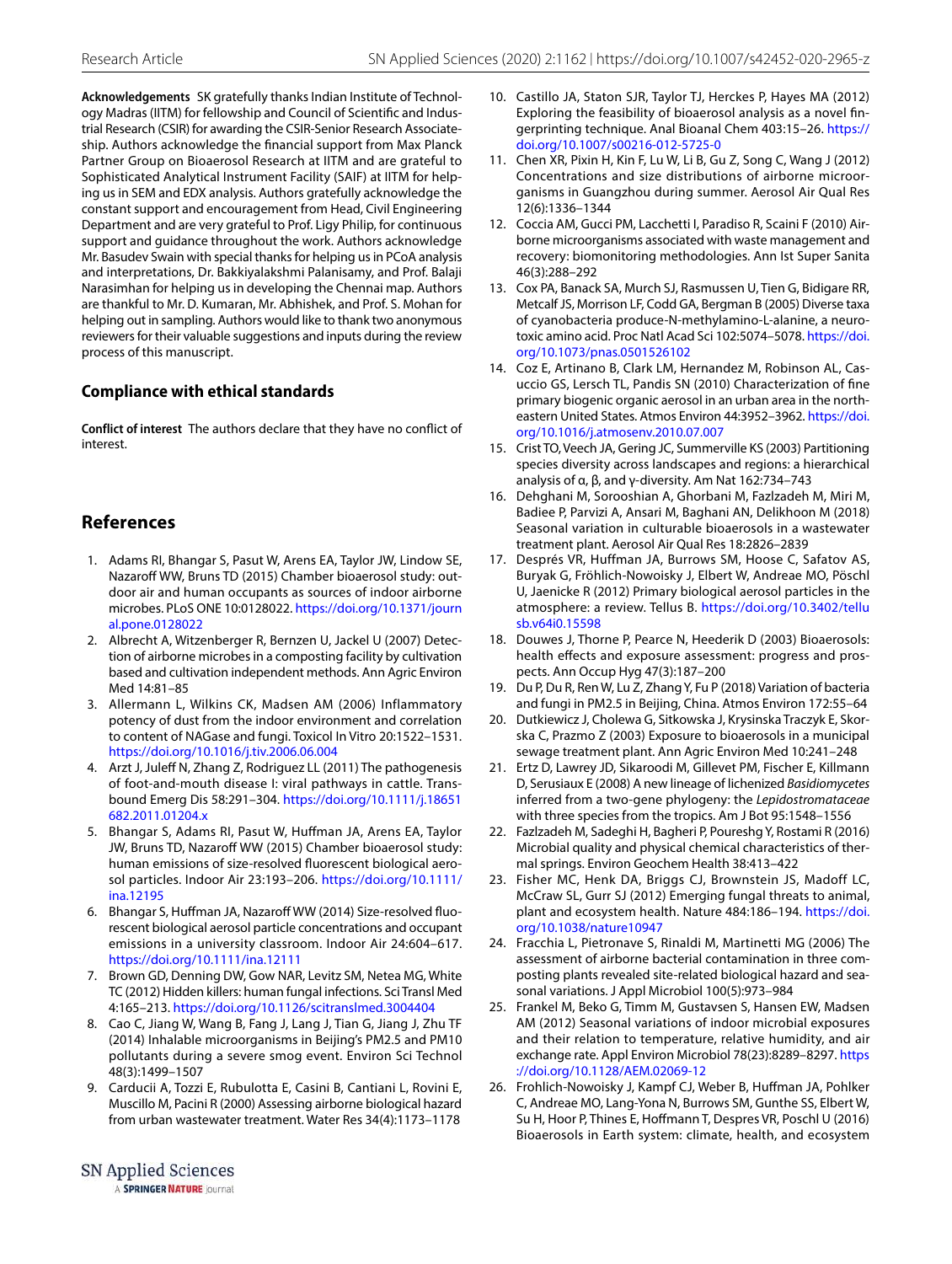interactions. Atmos Res 182:346-376. https://doi.org/10.1016/j. [atmos res.2016.07.018](https://doi.org/10.1016/j.atmosres.2016.07.018)

- <span id="page-14-12"></span> 27. Fröhlich-Nowoisky J, Pickersgill DA, Despres VR, Pöschl U (2009) High diversity of fungi in air particulate matter. Proc Natl Acad Sci 106:12814-12819. https://doi.org/10.1073/pnas.0811003106
- <span id="page-14-13"></span> 28. Ganthaler A, Mayr S (2015) Temporal variation in airborne spore concentration of Chrysomyxa rhododendri: correlation with weather conditions and consequences for Norway spruce infection. For Pathol 45(6):347
- <span id="page-14-24"></span> 29. Goudarzi G, Shirmardi M, Khodarahmi F, Hashemi Shahraki A, Alavi N, Ankali KA, Babaei AA, Soleimani Z, Marzouni MB (2014) Particulate matter and bacteria characteristics of the Middle East Dust (MED) storms over Ahvaz, Iran. Aerobiologia 30:345–356
- <span id="page-14-26"></span> 30. Goudarzi G, Soleimani Z, Sadeghinejad B, Alighardashi M, Latifi SM, Moradi M (2016) The impact of visiting hours on indoor to outdoor ratio of fungi concentration at university hospitals in Ahvaz, Iran. J Adv Environ Health Res 4:1–8
- <span id="page-14-18"></span> 31. Grand LF, Moore RT (1970) Ultracyto taxonomy of Basidiomycetes: scanning electron microscopy of spores. J Elisha Mitchell Sci Soc 86:106–117
- <span id="page-14-19"></span> 32. Grand LF, Vandyke CG (1976) Scanning electron-microscopy of basidiospores of species of Hydnellum, Hydnum, Phellodon, and Bankera (Hydnaceae). J Elisha Mitchell Sci Soc 92:114–123
- <span id="page-14-27"></span> 33. Grisoli P, Rodolfi M, Villani S, Grignani E, Cottica D, Berri A, Picco AM, Dacarro C (2009) Assessment of airborne microorganism contamination in an industrial area characterized by an open composting facility and a wastewater treatment plant. Environ Res 109:135–142
- <span id="page-14-17"></span> 34. Healy DA, Huffman JA, O'Connor DJ, Pöhlker C, Pöschl U, Sodeau JR (2014) Ambient measurements of biological aerosol particles near Killarney, Ireland: a comparison between real-time fluorescence and microscopy techniques. Atmos Chem Phys 14:8055–8069. [https ://doi.org/10.5194/acp-14-8055-2014](https://doi.org/10.5194/acp-14-8055-2014)
- <span id="page-14-30"></span> 35. Heinonen-Tanski H, Reponen T, Koivunen J (2009) Airborne enteric coliphages and bacteria in sewage treatment plants. Water Res 43:2558–2566
- <span id="page-14-15"></span> 36. Hjelmroos-Koski MK, Macher JM, Hammond SK, Tager I (2006) Considerations in the grouping of plant and fungal taxa for an epidemiologic study. Grana 45:261–287
- <span id="page-14-5"></span> 37. Hofmann W (2011) Modelling inhaled particle deposition in the human lung-a review. J Aerosol Sci 42:693-724. https://doi. org/10.1016/j.jaerosci.2011.05.007
- <span id="page-14-22"></span> 38. Hospodsky D, Qian J, Nazaroff WW, Yamamoto N, Bibby K, Rismani-Yazdi H, Peccia J (2012) Human occupancy as a source of indoor airborne bacteria. PLoS ONE. [https ://doi.org/10.1371/](https://doi.org/10.1371/journal.pone.0034867) journal.pone.0034867
- <span id="page-14-32"></span> 39. Huang HL, Lee MK, Shih HW (2017) Assessment of indoor bioaerosols in public spaces by real-time measured airborne particles. Aerosol Air Qual Res 17:2276–2288
- <span id="page-14-16"></span> 40. Huffman JA, Sinha B, Garland RM, Snee-Pollmann A, Gunthe SS, Artaxo P, Martin ST, Andreae MO, Pöschl U (2012) Size distributions and temporal variations of biological aerosol particles in the Amazon rainforest characterized by microscopy and realtime UV-APS fluorescence techniques during AMAZE-08. Atmos Chem Phys 12:11997–12019. [https ://doi.org/10.5194/acp-12-](https://doi.org/10.5194/acp-12-11997-2012) [11997 -2012](https://doi.org/10.5194/acp-12-11997-2012)
- <span id="page-14-2"></span> 41. Hurtado L, Rodriguez G, Lopez J, Castillo JE, Molina L, Zavala M, Quintana PJE (2014) Characterization of atmospheric bioaerosols at 9 sites in Tijuana, Mexico. Atmos Environ 96:430–436. https://doi.org/10.1016/j.atmosenv.2014.07.018
- <span id="page-14-6"></span> 42. Hussain M, Madl P, Khan A (2011) Lung deposition predictions of airborne particles and the emergence of contemporary diseases, part-I. Health 2:51–59
- <span id="page-14-1"></span> 43. Jaenicke R (2005) Abundance of cellular material and proteins in the atmosphere. Science 308(5718):73–73
- <span id="page-14-4"></span> 44. Kaasalainen U, Fewer DP, Jokela J, Wahlsten M, Sivonen K, Rikkinen J (2012) Cyanobacteria produce a high variety of hepatotoxic peptides in lichen symbiosis. Proc Natl Acad Sci 109:5886– 5891. https://doi.org/10.1073/pnas.1200279109
- <span id="page-14-8"></span> 45. Kallawicha K, Chen YC, Chao HJ, Shen WC, Chen BY, Chuan YC, Guo YL (2017) Ambient fungal spore concentration in a subtropical metropolis: temporal distributions and meteorological determinants. Aerosol Air Qual Res 17:2051–2063
- <span id="page-14-21"></span> 46. Karra S, Katsivella E (2007) Microorganisms in bioaerosols emissions from wastewater treatment plants during summer at a Mediterranean site. Water Res 41:1355-1365. https://doi. org/10.1016/j.watres.2006.12.014
- <span id="page-14-23"></span> 47. Kaushik R, Balasubramanian R (2013) Discrimination of viable from non-viable Gram-negative bacterial pathogens in airborne particles using propidium mono azide-assisted qPCR. Sci Total Environ 449:237–243
- <span id="page-14-14"></span> 48. Kembel SW, Jones E, Kline J, Northcutt D, Stenson J, Womack AM, Bohannan BJ, Brown GZ, Green JL (2012) Architectural design influences the diversity and structure of the built environment microbiome. ISME J 6(8):1469
- <span id="page-14-31"></span> 49. Korzeniewska E (2011) Emission of bacteria and fungi in the air from wastewater treatment plants—a Review. Front Biosci 3:393–407
- <span id="page-14-11"></span> 50. Legendre P, Legendre L (1998) Numerical ecology, 2nd edn. Elsevier, Amsterdam
- <span id="page-14-3"></span> 51. Langer V, Hartmann G, Niessner R, Seidel M (2012) Rapid quantification of bioaerosols containing L. pneumophila by Coriolis<sup>®</sup> μ air sampler and chemiluminescence antibody microarrays. J Aerosol Sci 48:46-55. https://doi.org/10.1016/j.jaero [sci.2012.02.001](https://doi.org/10.1016/j.jaerosci.2012.02.001)
- <span id="page-14-28"></span> 52. Laumbach RJ, Kipen HM (2005) Bioaerosols and sick building syndrome: particles, inflammation, and allergy. Curr Opin Allergy Clin Immunol 5:135–139
- <span id="page-14-20"></span> 53. Le Goff O, Bru-Adan V, Bacheley H, Godon JJ, Wery N (2010) The microbial signature of aerosols produced during the thermophilic phase of composting. J Appl Microbiol 108:325–340. [https](https://doi.org/10.1111/j.13652672.2009.04427.x) ://doi.org/10.1111/j.13652672.2009.04427.x
- <span id="page-14-9"></span> 54. Lee J-H, Jo W-K (2006) Characteristics of indoor and outdoor bioaerosols at Korean High-rise apartment buildings. Environ Res 101:11–17
- <span id="page-14-29"></span> 55. Madsen AM, Schlünssen V, Olsen T, Sigsgaard T, Avci H (2009) Airborne fungal and bacterial components in PM1 dust from biofuel plants. Ann Occup Hyg 53:749–757
- <span id="page-14-33"></span> 56. Meadow JF, Altrichter AE, Bateman AC, Stenson J, Brown G, Green JL, Bohannan BJM (2015) Humans differ in their personal microbial cloud. Peer J 3:1258. [https ://doi.org/10.7717/peerj](https://doi.org/10.7717/peerj.1258) [.1258](https://doi.org/10.7717/peerj.1258)
- <span id="page-14-34"></span> 57. Meadow JF, Altrichter AE, Kembel SW, Kline J, Mhuireach G, Moriyama M, Northcutt D, O'Connor TK, Womack AM, Brown GZ, Green JL, Bohannan BJM (2014) Indoor airborne bacterial communities are influenced by ventilation, occupancy, and outdoor air source. Indoor Air 24:41-48. https://doi.org/10.1111/ [ina.12047](https://doi.org/10.1111/ina.12047)
- <span id="page-14-0"></span> 58. Morris CE, Conen F, Huffman AJ, Phillips V, Poschl U, Sands DC (2014) Bioprecipitation: a feedback cycle linking earth history, ecosystem dynamics and land use through biological ice nucleators in the atmosphere. Glob Change Biol 20:341-351. https:// [doi.org/10.1111/gcb.12447](https://doi.org/10.1111/gcb.12447)
- <span id="page-14-7"></span> 59. Nazaroff WW (2015) Indoor bioaerosol dynamics. Indoor Air. [https ://doi.org/10.1111/ina.12174](https://doi.org/10.1111/ina.12174)
- <span id="page-14-10"></span> 60. Nevalainen A, Pastuszka J, Liebhaber F, Willeke K (1992) Performance of bioaerosol samplers: collection characteristics and sampler design considerations. Atmos Environ 26A:531–540
- <span id="page-14-25"></span> 61. Niazi S, Hassanvand MS, Mahvi AH, Nabizadeh R, Alimohammadi M, Nabavi S, Faridi S, Dehghani A, Hoseini M, Moradi-Joo M (2015) Assessment of bioaerosol contamination (bacteria and

SN Applied Sciences A SPRINGER NATURE journal